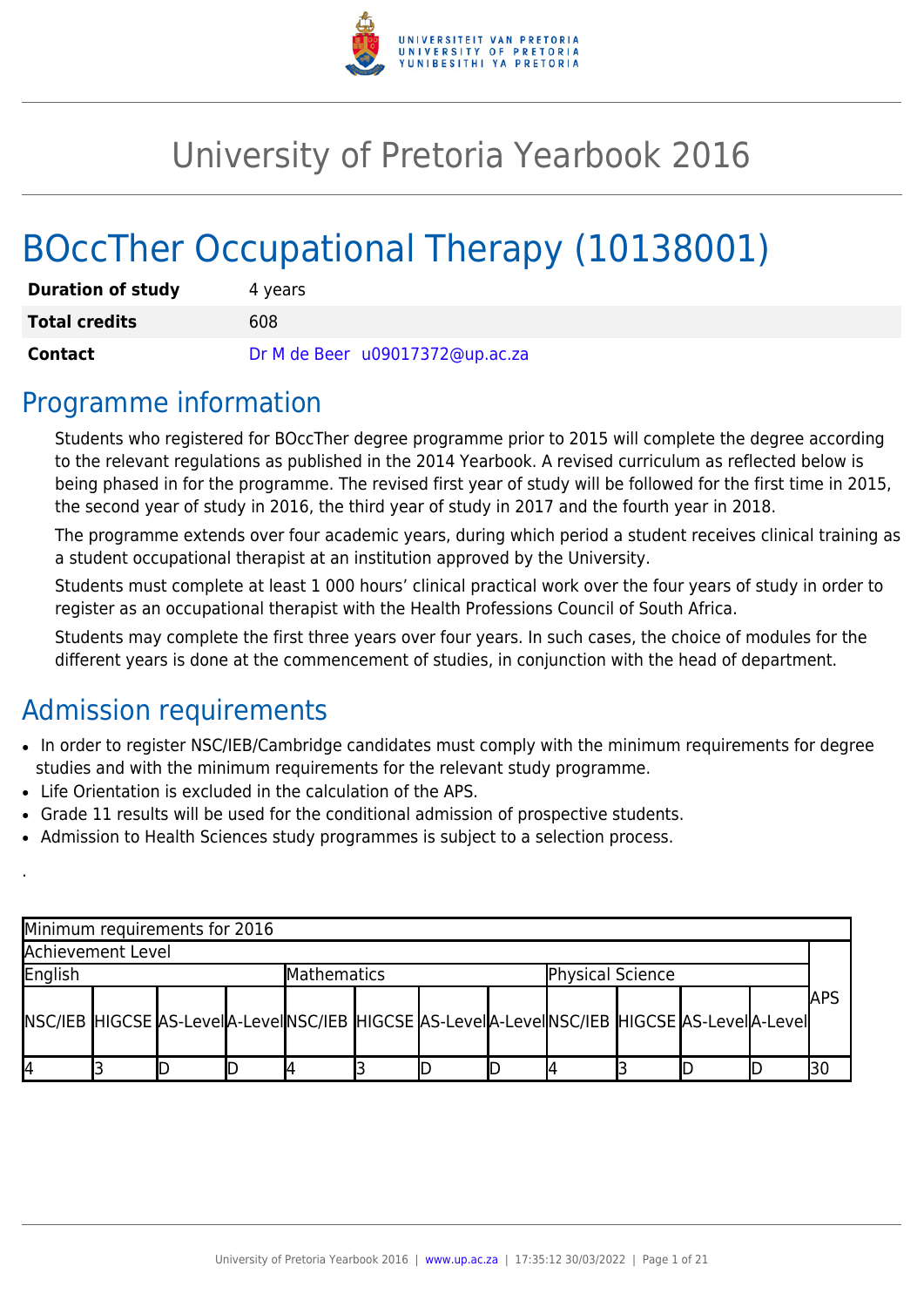

# Additional requirements

Also consult General Regulations.

**Note:** Each student in Occupational Therapy must apply immediately after admission to the first year of study, to the Registrar of the Health Professions Council of South Africa for registration as a student in Occupational Therapy.

# Other programme-specific information

**Important:** The modules AIM 101 Academic information management and ELH 121 and 122 Academic English for Health Sciences must be completed before registration for the fourth year of study.

#### **Note:**

(i) Consult the Department of Physiology regarding possible prerequisites for the modules in question.

(ii) Students who enrolled for the BOccTher degree programme prior to 2015, will complete the degree under the old curriculum.

(iii) Students who fail a year in the existing curriculum will be managed on an individual basis in the Department of Occupational Therapy.

(iv) The total credits and regulations for the old curriculum appear in the 2014 yearbook and are applicable for these students.

# Examinations and pass requirements

**Subminimum:** In modules with a written as well as a practical and/or clinical examination, a subminimum of 40% is required in the written as well as the practical and/or clinical sections of the examination.

**Examination after one semester:** A final-year student who has failed one module but who has passed all other modules, may be admitted to a special examination in the module in question at the end of the first semester of the subsequent year, after satisfactory attendance at lectures and clinical work during the first semester.

- In accordance with the stipulations of the General Regulations, no minimum year or semester mark is needed for admission to the examination, and all registered students are admitted to the examination automatically.
- The final mark for a specific module in Nursing Science, Physiotherapy, Radiography, Occupational Therapy and Human Nutrition (at least 50% is required to pass) is calculated from the examination mark as well as the mark compiled from the evaluation of a student during continuous, objective and controlled assessment opportunities during the course of the quarter/semester/year. At least one formal assessment per module is set as the minimum norm, and students will be exposed on a continuous and regular basis to self-directed assignments in order to promote reflective learning.
- In the case of modules with practical components, students are required to also comply with the applicable attendance requirements with regard to acquiring practical skills before a pass mark can be obtained for the module.
- There are two main examination opportunities per annum, the first and second examination. In respect of firstsemester modules, the first examination opportunity is in May/June and the second examination opportunity in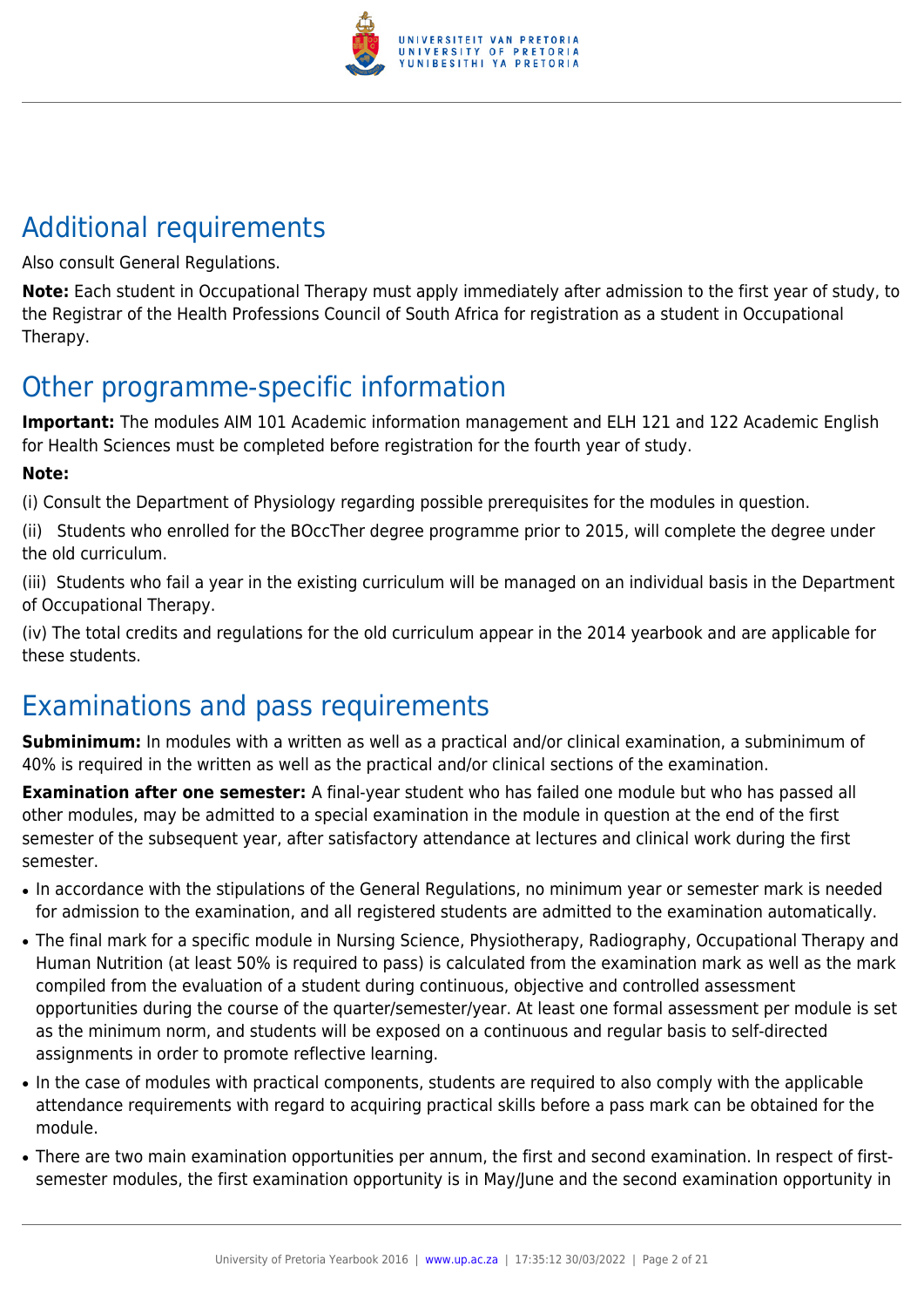

July. In respect of second-semester modules, the first examination opportunity is in October/ November and the second examination opportunity in November/December of the same year. Where students need to work additional clinical hours to be allowed to do a second examination, the Head of Department will determine the second examination opportunity.

- Only two examination opportunities per module are allowed. If a student fails a module at the second examination opportunity, the module must be repeated.
- A second examination opportunity in a module is granted to students in the following cases:
	- If a student obtains a final mark of less than 50% in the relevant module at the first examination opportunity and thus fails.
	- If a student does not obtain the subminimum in the examination, as required for a specific module.
	- If a student does not sit the examination in a module at the first examination opportunity due to illness or extraordinary circumstances.
- Students intending to sit the second examination due to the reasons mentioned above, must register for the second examination opportunity 24 hours after the results have been made public.
- If a student fails a module at the first examination opportunity, the examination mark obtained in the relevant module at the second examination opportunity will be calculated as the final mark. The marks obtained with continuous evaluation during the course of the quarter/semester/year will not be taken into calculation. If the student passes the module at the second examination opportunity, a maximum of 50% is awarded as a pass mark to the module in question.
- If a student could not sit the examination in a module at the first examination opportunity due to illness or extraordinary circumstances, the continuous evaluation mark, together with the examination mark obtained in the module in question at the second examination opportunity, will be calculated as the final mark obtained in the module.
- The School of Healthcare Sciences applies the General Regulations, according to which a student requiring a limited number of modules to complete his or her degree, may in terms of faculty regulations, be admitted to a special examination in the modules in question.

# Promotion to next study year

Students in the first year of study who do not qualify for admission to the second year of study are automatically subjected to selection again.

- A student must pass in all the prescribed core modules of a specific year of study to be promoted to a subsequent year of study. A student can only be promoted to a subsequent year of study if the student has not failed more than two fundamental modules of seven weeks each per semester or one module of 14 weeks per semester. A non-negotiable prerequisite for admission to the final year of study is pass marks in all the core and fundamental modules of the preceding years of study. Refer to the programmes for fundamental modules in each discipline.
- A pass mark refers to a final mark of at least 50%.
- Modules with practical and clinical training credits cannot be passed unless all the prescribed clinical hours and practical activities have been completed to the satisfaction of the head of department.
- The Chairperson of the examination moderating meeting may, after assessing the student's total profile, grant special approval to be promoted to the next year of study.
- The exception is the Department of Human Nutrition, where the regulations as applicable in the Faculty of Natural and Agricultural Sciences regarding the modules presented by that Faculty, are relevant.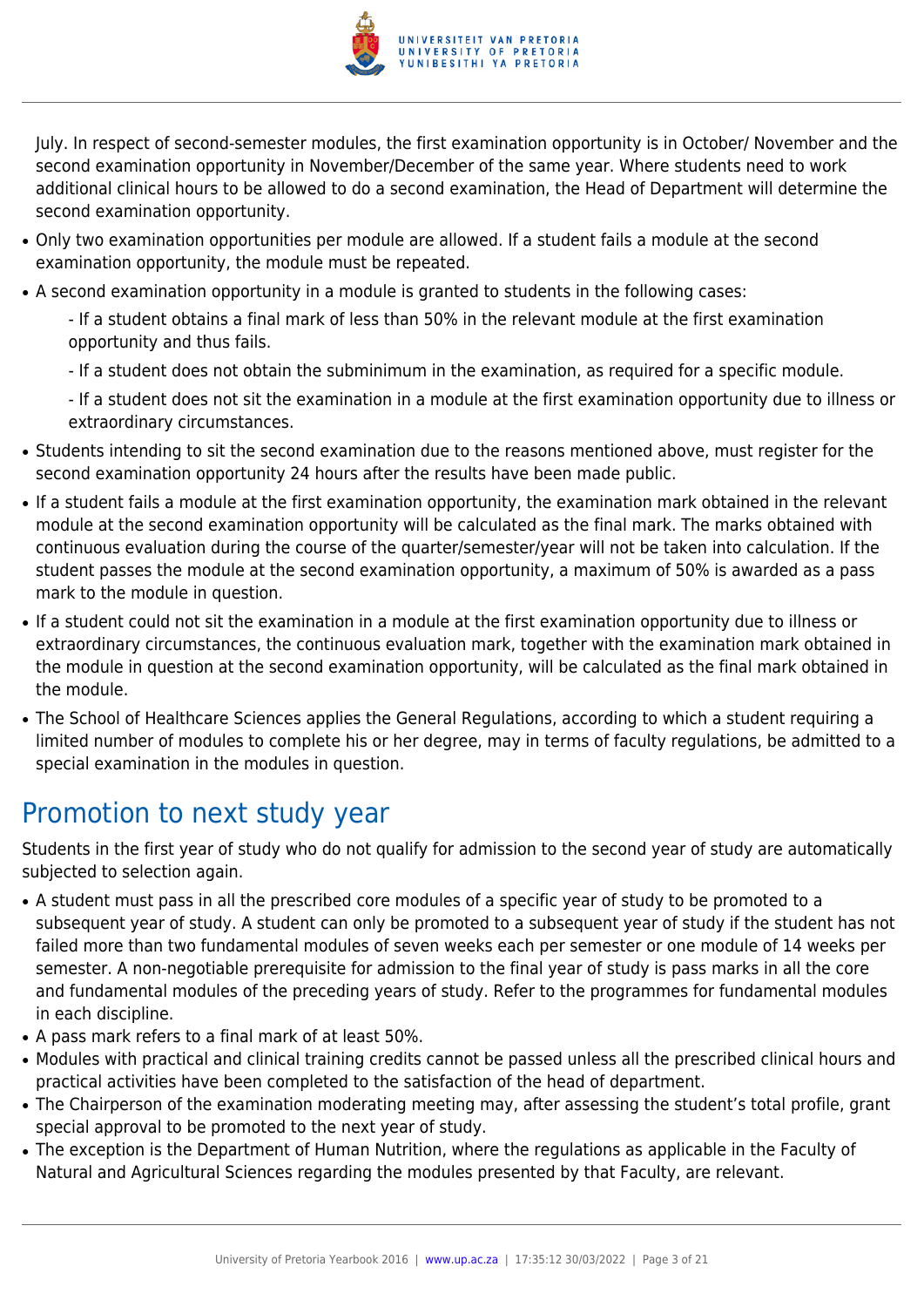

- Modules can only be taken in advance or repeated if it can be accommodated in the existing examination timetable.
- A student who must repeat a year of study may, with the approval of the Chairperson of the examination moderating meeting and the head of department concerned, be allowed to take fundamental modules of the subsequent year, if he/she complies with all the prerequisites for the relevant modules. No adjustment to existing timetables will be allowed.

The following fundamental modules are relevant:

- Department of Nursing Science: SLK 110, 120; FSG 251,252
- Department of Physiotherapy: SOH 254; FSG 251, 252, 261, 262; SLK 210, ANP 210; GMB 252, 253, 254; FAR 381, 382
- Department of Occupational Therapy: ZUL 110; SEP 110; SLK 210, 220; FSG 251, 252, 261, 262; ANP 210; RPD 481, GNK 286
- Department of Human Nutrition: FLG 211, 212, 221, 222; BCM 251, 252, 261, 262; FAR 381, 382, VDS 322; VDB 321
- Department of Radiography: FSG 251, 252, 262; GNK 286; ANP 210.

### Pass with distinction

The BOccTher degree is conferred with distinction on a student who has obtained an average of at least 75% in the core modules in the final year of study.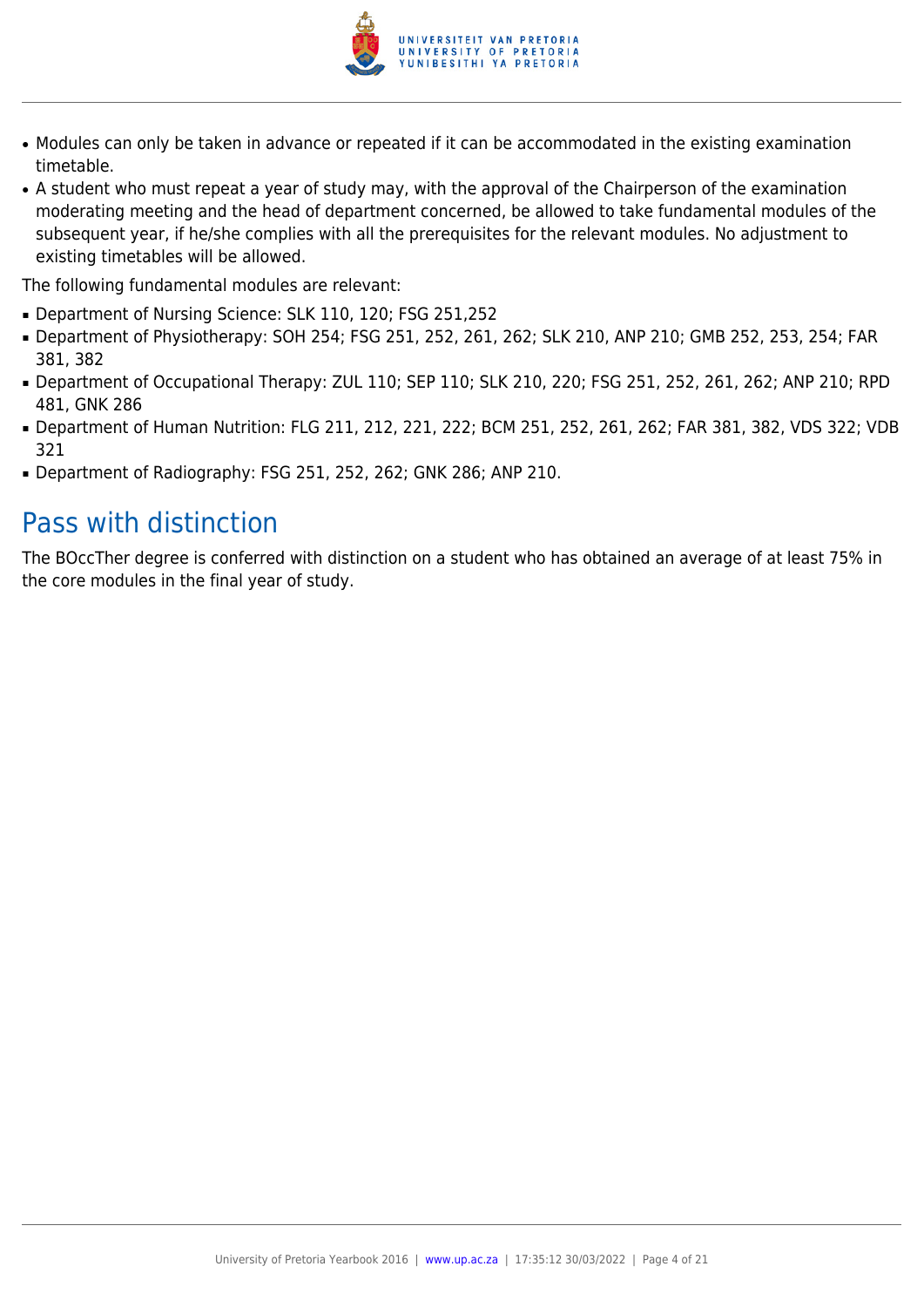

# Curriculum: Year 1

**Minimum credits: 136**

### **Fundamental modules**

#### **Introduction to anatomy 151 (ANA 151)**

| <b>Module credits</b>         | 6.00                                                                   |
|-------------------------------|------------------------------------------------------------------------|
| <b>Prerequisites</b>          | No prerequisites.                                                      |
| <b>Contact time</b>           | 1 practical per week, 3 lectures per week, 1 discussion class per week |
| Language of tuition           | English                                                                |
| <b>Academic organisation</b>  | Anatomy                                                                |
| <b>Period of presentation</b> | Quarter 1                                                              |
|                               |                                                                        |

#### **Module content**

A systematic approach to Anatomy, including general terminology, embryology and osteology, with the use of wet specimens. Introductory histology includes cytology, the nucleus and cell division, epithelial tissue, general connective tissue, cartilage and bone.

#### **Anatomy of the limbs 152 (ANA 152)**

| No prerequisites.<br><b>Prerequisites</b>                                                     |  |
|-----------------------------------------------------------------------------------------------|--|
| 1 practical per week, 3 lectures per week, 1 discussion class per week<br><b>Contact time</b> |  |
| <b>Language of tuition</b><br>English                                                         |  |
| <b>Academic organisation</b><br>Anatomy                                                       |  |
| <b>Period of presentation</b><br>Quarter 2                                                    |  |

#### **Module content**

Anatomy of the appendicular skeleton

A systematic approach to the Anatomy of the muscles, blood vessels, nerve supply, lymph drainage and joints of the upper and lower limbs, as well as surface anatomy, with the use of wet specimens. Introductory histology includes muscle tissue, nerve tissue, and blood and haemopoietic tissue.

#### **Anatomy of the torso 161 (ANA 161)**

| <b>Module credits</b>         | 6.00                                                                   |
|-------------------------------|------------------------------------------------------------------------|
| <b>Prerequisites</b>          | No prerequisites.                                                      |
| <b>Contact time</b>           | 1 discussion class per week, 3 lectures per week, 1 practical per week |
| Language of tuition           | English                                                                |
| <b>Academic organisation</b>  | Anatomy                                                                |
| <b>Period of presentation</b> | Quarter 3                                                              |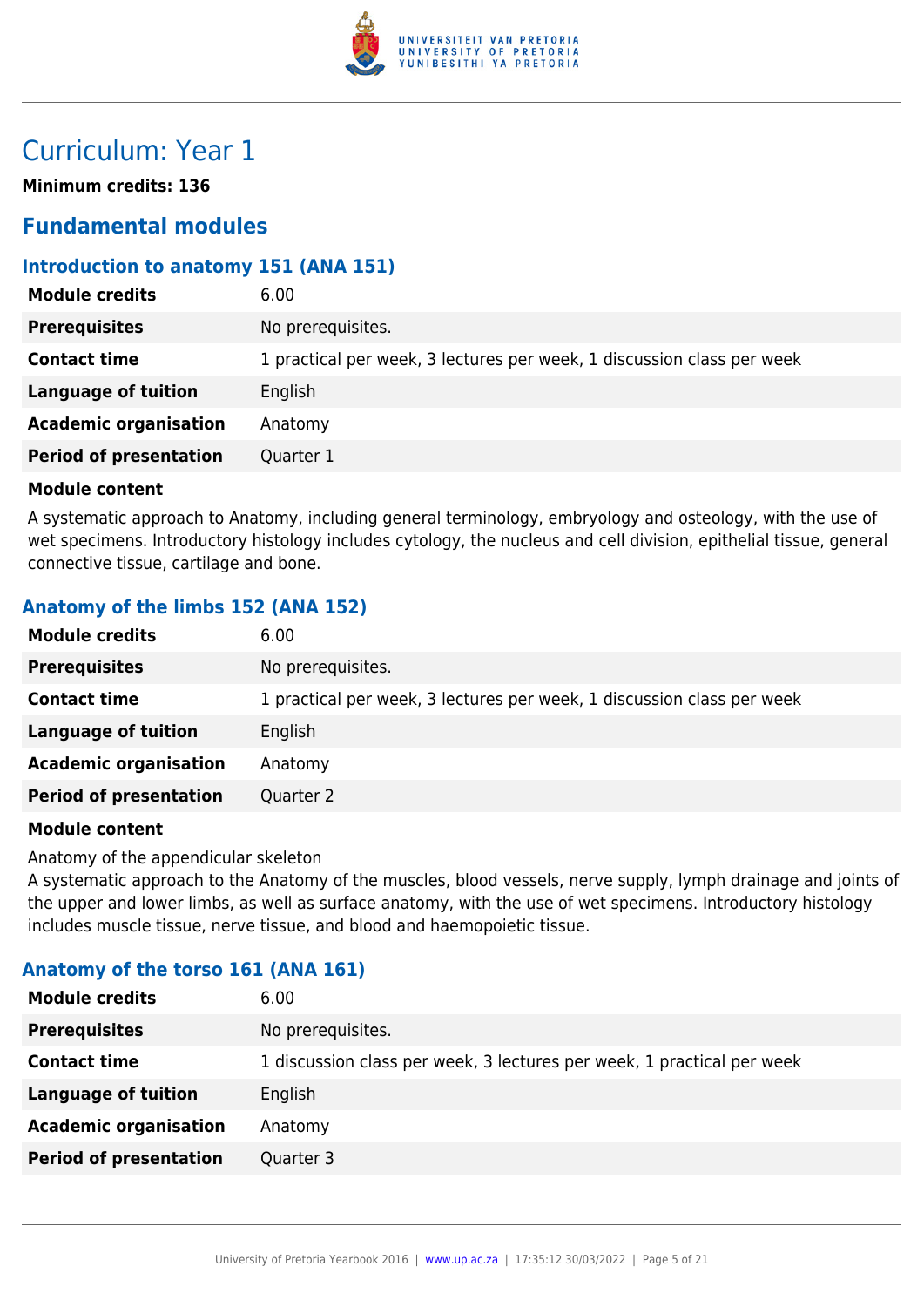

A systematic approach to the anatomy of the thorax and its contents, the abdomen and its contents and the pelvis and its contents (organs, vascular systems, nerve supply, lymph drainage, muscles and joints), as well as surface anatomy, with the use of wet specimens. Introductory histology includes the histology of the lungs, liver and kidneys.

#### **Anatomy of the head and neck 162 (ANA 162)**

| <b>Module credits</b>         | 6.00                                                                   |
|-------------------------------|------------------------------------------------------------------------|
| <b>Prerequisites</b>          | No prerequisites.                                                      |
| <b>Contact time</b>           | 3 lectures per week, 1 practical per week, 1 discussion class per week |
| Language of tuition           | English                                                                |
| <b>Academic organisation</b>  | Anatomy                                                                |
| <b>Period of presentation</b> | Quarter 4                                                              |

#### **Module content**

Anatomy of the head and neck, and neuroanatomy

A systematic approach to the anatomy of the head and neck regions, the senses and the central and peripheral nervous system (cranial nerves, autonomic nervous system), as well as surface anatomy, with the use of wet specimens.

#### **Physiology 161 (FSG 161)**

| <b>Module credits</b>         | 12.00                                     |
|-------------------------------|-------------------------------------------|
| <b>Prerequisites</b>          | No prerequisites.                         |
| <b>Contact time</b>           | 1 practical per week, 4 lectures per week |
| Language of tuition           | Double Medium                             |
| <b>Academic organisation</b>  | Physiology                                |
| <b>Period of presentation</b> | Quarter 3                                 |

#### **Module content**

Introduction and neurophysiology: homeostasis, eytology and histology, muscles and neurophysiology, cerebrospinal fluid, the special senses.

#### **Physiology 162 (FSG 162)**

| <b>Module credits</b>         | 12.00                                     |
|-------------------------------|-------------------------------------------|
| <b>Prerequisites</b>          | No prerequisites.                         |
| <b>Contact time</b>           | 4 lectures per week, 1 practical per week |
| <b>Language of tuition</b>    | Double Medium                             |
| <b>Academic organisation</b>  | Physiology                                |
| <b>Period of presentation</b> | Quarter 4                                 |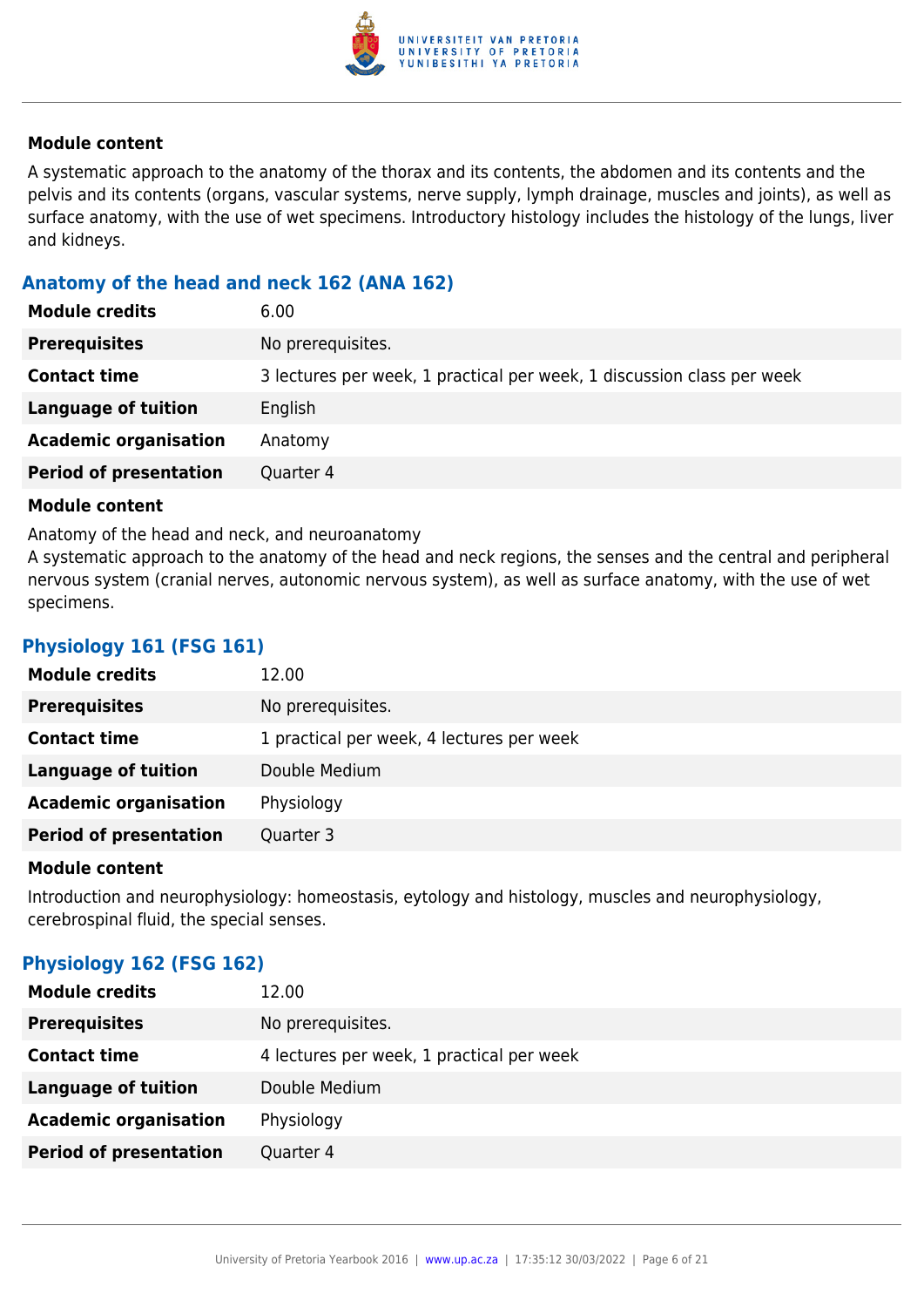

Circulatory physiology: Body fluids, haematology, body defence mechanisms, cardio-vascular physiology, lymphatic system.

#### **Basic emergency care 286 (GNK 286)**

| <b>Module credits</b>         | 5.00                                                                                                                                                                                    |
|-------------------------------|-----------------------------------------------------------------------------------------------------------------------------------------------------------------------------------------|
| <b>Prerequisites</b>          | CMY 151, FIL 155, MGW 112, MLB 111, PHY 131, MTL 180, GNK 120, BOK 121, GNK<br>127, GNK 128, CIL 111 and 121 or AIM 101 or AIM 111 and 121 EOT 110 and 120 or<br><b>ELH 111 and 112</b> |
| <b>Contact time</b>           | 8 practicals per week, 1 other contact session per week                                                                                                                                 |
| <b>Language of tuition</b>    | Both Afr and Eng                                                                                                                                                                        |
| <b>Academic organisation</b>  | <b>Health Sciences Dean's Office</b>                                                                                                                                                    |
| <b>Period of presentation</b> | Semester 1 and/or 2                                                                                                                                                                     |
|                               |                                                                                                                                                                                         |

**Module content**

Theory and practical training in basic emergency care.

#### **Medical terminology 180 (MTL 180)**

| <b>Module credits</b>         | 12.00                                                                                                                     |
|-------------------------------|---------------------------------------------------------------------------------------------------------------------------|
| <b>Service modules</b>        | <b>Faculty of Health Sciences</b><br>Faculty of Natural and Agricultural Sciences<br><b>Faculty of Veterinary Science</b> |
| <b>Prerequisites</b>          | No prerequisites.                                                                                                         |
| <b>Contact time</b>           | 2 lectures per week                                                                                                       |
| <b>Language of tuition</b>    | Double Medium                                                                                                             |
| <b>Academic organisation</b>  | Ancient Languages and Cultures                                                                                            |
| <b>Period of presentation</b> | Semester 1 and Semester 2                                                                                                 |

#### **Module content**

The acquisition of a basic medical orientated vocabulary compiled from Latin and Greek stem forms combined with prefixes and suffixes derived from those languages. The manner in which the meanings of medical terms can be determined by analysing the terms into their recognisable meaningful constituent parts, is taught and exercised. The functional use of medical terms in context as practical outcome of terminological application is continually attended to.

#### **Sepedi for beginners 110 (SEP 110)**

| <b>Module credits</b>  | 12.00                                                            |
|------------------------|------------------------------------------------------------------|
| <b>Service modules</b> | <b>Faculty of Education</b><br><b>Faculty of Health Sciences</b> |
| <b>Prerequisites</b>   | No prerequisites.                                                |
| <b>Contact time</b>    | 1 discussion class per week, 2 lectures per week                 |
|                        |                                                                  |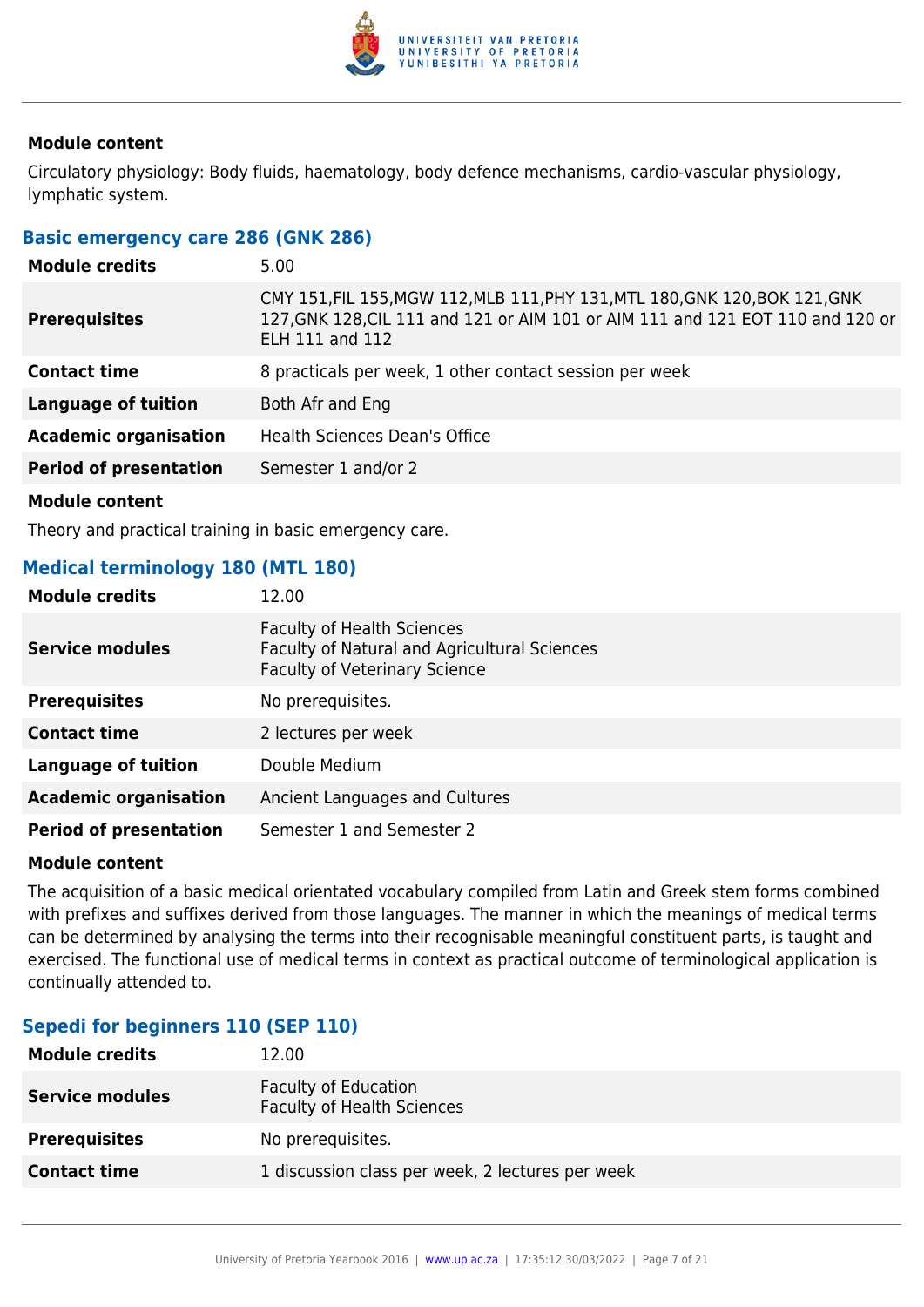

| <b>Language of tuition</b>    | Double Medium     |
|-------------------------------|-------------------|
| <b>Academic organisation</b>  | African Languages |
| <b>Period of presentation</b> | Semester 1        |

\*For absolute beginners only.

\*Only students from the School of Healthcare Sciences may take this module during semester 2. All other students must take this module during semester 1. Also note that students from the School of Healthcare Sciences, who already possess the language skills taught in this module, may write an exemption examination. The acquisition of basic Sepedi communicative skills with emphasis on everyday expressions and suitable high frequency vocabulary, within specific social situations.

#### **Psychology 110 (SLK 110)**

| <b>Module credits</b>         | 12.00                                                                                                                                                                                           |
|-------------------------------|-------------------------------------------------------------------------------------------------------------------------------------------------------------------------------------------------|
| <b>Service modules</b>        | Faculty of Engineering, Built Environment and Information Technology<br><b>Faculty of Education</b><br><b>Faculty of Health Sciences</b><br><b>Faculty of Natural and Agricultural Sciences</b> |
| <b>Prerequisites</b>          | No prerequisites.                                                                                                                                                                               |
| <b>Contact time</b>           | 2 discussion classes per week, 2 lectures per week                                                                                                                                              |
| <b>Language of tuition</b>    | Both Afr and Eng                                                                                                                                                                                |
| <b>Academic organisation</b>  | Psychology                                                                                                                                                                                      |
| <b>Period of presentation</b> | Semester 1                                                                                                                                                                                      |

#### **Module content**

This module is a general orientation to Psychology. An introduction is given to various theoretical approaches in Psychology, and the development of Psychology as a science is discussed. Selected themes from everyday life are explored and integrated with psychological principles. This module focuses on major personality theories. An introduction is given to various paradigmatic approaches in Psychology.

#### **Psychology 120 (SLK 120)**

| <b>Module credits</b>         | 12.00                                                                                                                                                                                           |
|-------------------------------|-------------------------------------------------------------------------------------------------------------------------------------------------------------------------------------------------|
| <b>Service modules</b>        | Faculty of Engineering, Built Environment and Information Technology<br><b>Faculty of Education</b><br><b>Faculty of Health Sciences</b><br><b>Faculty of Natural and Agricultural Sciences</b> |
| <b>Prerequisites</b>          | No prerequisites.                                                                                                                                                                               |
| <b>Contact time</b>           | 2 lectures per week, 2 discussion classes per week                                                                                                                                              |
| <b>Language of tuition</b>    | Both Afr and Eng                                                                                                                                                                                |
| <b>Academic organisation</b>  | Psychology                                                                                                                                                                                      |
| <b>Period of presentation</b> | Semester 2                                                                                                                                                                                      |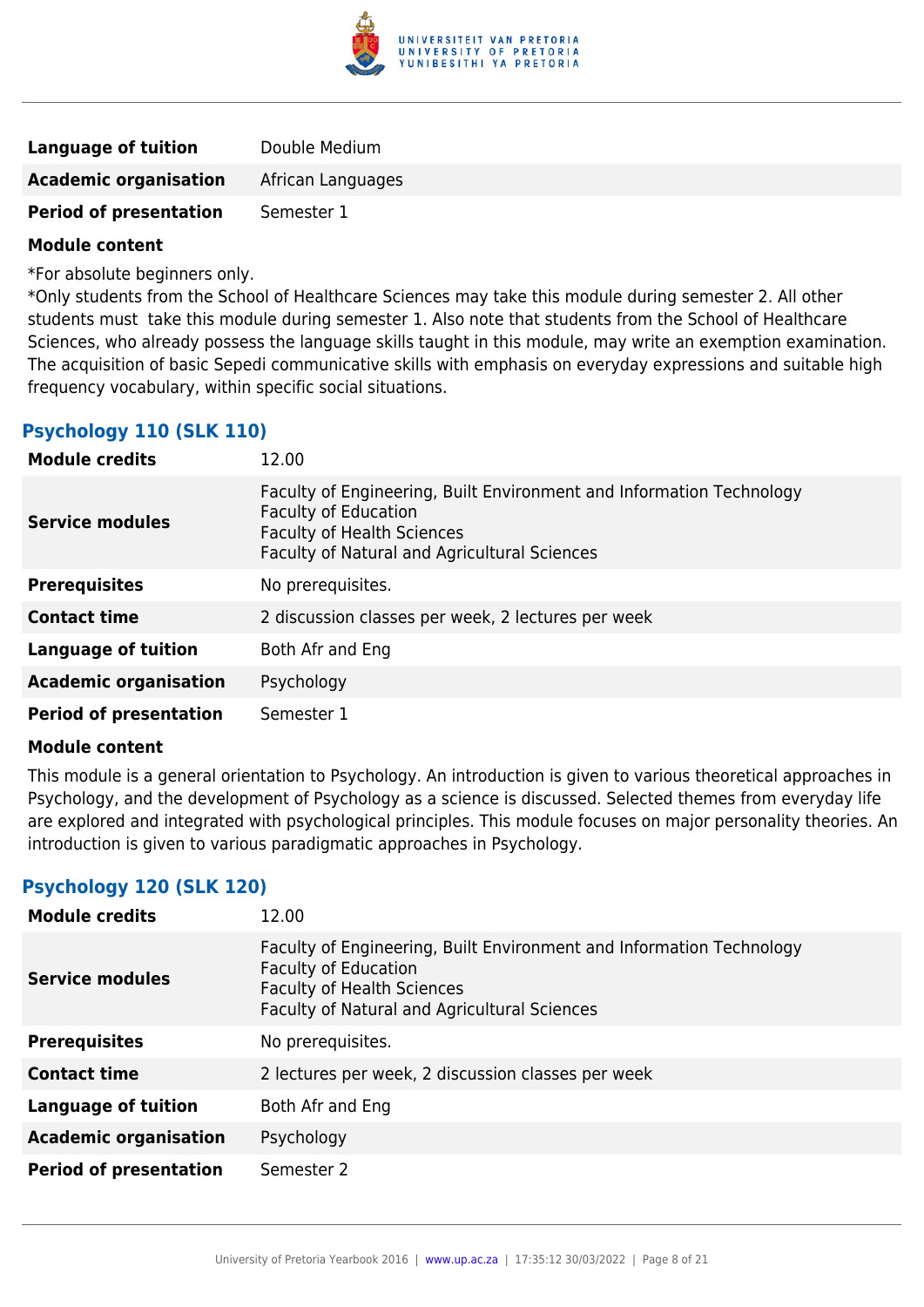

This module introduces the student to a basic knowledge and understanding of the biological basis of human behaviour. The module addresses the key concepts and terminology related to the biological subsystem, the rules and principles guiding biological psychology, and identification of the interrelatedness of different biological systems and subsystems. In this module various cognitive processes are studied, including perception, memory, thinking, intelligence and creativity. Illustrations are given of various thinking processes, such as problem solving, critical, analytic and integrative thinking.

#### **isiZulu for beginners 110 (ZUL 110)**

| <b>Module credits</b>         | 12.00                                                            |
|-------------------------------|------------------------------------------------------------------|
| <b>Service modules</b>        | <b>Faculty of Education</b><br><b>Faculty of Health Sciences</b> |
| <b>Prerequisites</b>          | No prerequisites.                                                |
| <b>Contact time</b>           | 1 discussion class per week, 2 lectures per week                 |
| <b>Language of tuition</b>    | Double Medium                                                    |
| <b>Academic organisation</b>  | African Languages                                                |
| <b>Period of presentation</b> | Semester 1 and Semester 2                                        |

#### **Module content**

\*For absolute beginners only

\*Only students from the School of Healthcare Sciences may take this module during semester 2. All other students must take this module during semester 1. Students from the School of Healthcare Sciences, who already possess the language skills taught in this module, may write an exemption examination. The acquisition of basic isiZulu communicative skills with emphasis on everyday expressions and suitable high frequency vocabulary, within specific situations.

#### **Academic information management 101 (AIM 101)**

| <b>Module credits</b>         | 6.00                                                                                                                                                                                                                                                                                                                                                            |
|-------------------------------|-----------------------------------------------------------------------------------------------------------------------------------------------------------------------------------------------------------------------------------------------------------------------------------------------------------------------------------------------------------------|
| <b>Service modules</b>        | Faculty of Engineering, Built Environment and Information Technology<br><b>Faculty of Education</b><br><b>Faculty of Economic and Management Sciences</b><br><b>Faculty of Humanities</b><br>Faculty of Law<br><b>Faculty of Health Sciences</b><br>Faculty of Natural and Agricultural Sciences<br>Faculty of Theology<br><b>Faculty of Veterinary Science</b> |
| <b>Prerequisites</b>          | No prerequisites.                                                                                                                                                                                                                                                                                                                                               |
| <b>Contact time</b>           | 2 lectures per week                                                                                                                                                                                                                                                                                                                                             |
| <b>Language of tuition</b>    | Both Afr and Eng                                                                                                                                                                                                                                                                                                                                                |
| <b>Academic organisation</b>  | <b>Information Science</b>                                                                                                                                                                                                                                                                                                                                      |
| <b>Period of presentation</b> | Semester 1                                                                                                                                                                                                                                                                                                                                                      |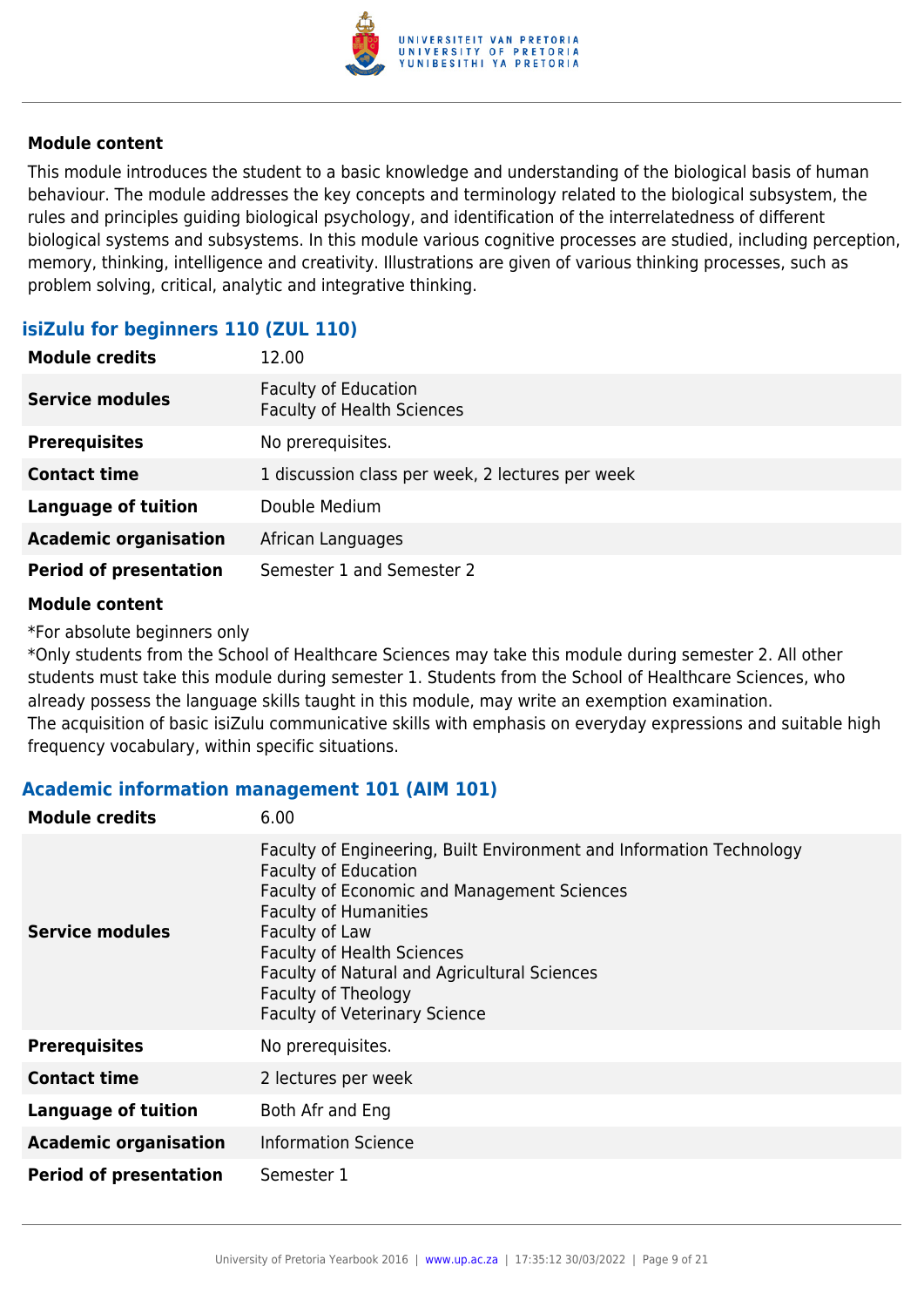

Find, evaluate, process, manage and present information resources for academic purposes using appropriate technology. Apply effective search strategies in different technological environments. Demonstrate the ethical and fair use of information resources. Integrate 21st-century communications into the management of academic information.

### **Academic English for Health Sciences (BCur, BDietetics, BOH, BOccTher, BRad and BPhysT) 121 (ELH 121)**

| <b>Module credits</b>         | 6.00                                             |
|-------------------------------|--------------------------------------------------|
| <b>Service modules</b>        | <b>Faculty of Health Sciences</b>                |
| <b>Prerequisites</b>          | No prerequisites.                                |
| <b>Contact time</b>           | 1 discussion class per week, 2 lectures per week |
| <b>Language of tuition</b>    | English                                          |
| <b>Academic organisation</b>  | Unit for Academic Literacy                       |
| <b>Period of presentation</b> | Semester 1                                       |
|                               |                                                  |

#### **Module content**

Academic reading as well as academic writing and presentation skills, based on the approach followed in the healthcare sciences. \*Presented to students in Health Sciences only.

#### **Academic English for Health Sciences122 (ELH 122)**

| <b>Module credits</b>         | 6.00                                             |
|-------------------------------|--------------------------------------------------|
| <b>Service modules</b>        | <b>Faculty of Health Sciences</b>                |
| <b>Prerequisites</b>          | No prerequisites.                                |
| <b>Contact time</b>           | 2 lectures per week, 1 discussion class per week |
| <b>Language of tuition</b>    | English                                          |
| <b>Academic organisation</b>  | Unit for Academic Literacy                       |
| <b>Period of presentation</b> | Semester 2                                       |

#### **Module content**

Study of specific language skills required in the Health Care Sciences, including interviewing and report-writing skills. \*Presented to students in Health Sciences only. (BCur, BDietetics, BOH, BOT, Brad, BPhysT)\*

#### **Academic orientation 110 (UPO 110)**

| <b>Module credits</b>         | $0.00\,$                      |
|-------------------------------|-------------------------------|
| Language of tuition           | Double Medium                 |
| <b>Academic organisation</b>  | Health Sciences Dean's Office |
| <b>Period of presentation</b> | Year                          |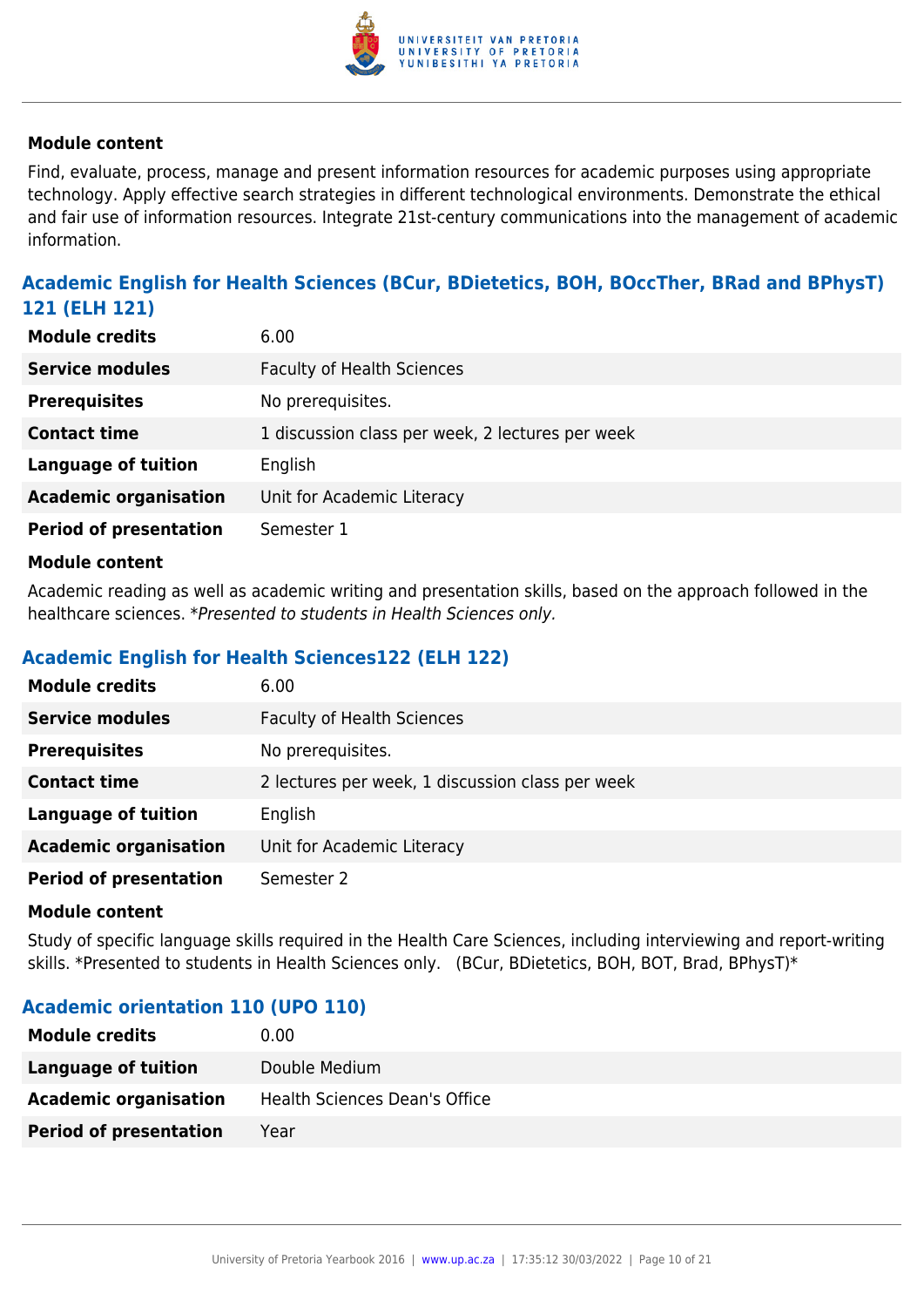

### **Core modules**

#### **Occupational science 100 (AKU 100)**

| <b>Module credits</b>         | 25.00                                      |
|-------------------------------|--------------------------------------------|
| <b>Prerequisites</b>          | No prerequisites.                          |
| <b>Contact time</b>           | 8 practicals per week, 2 lectures per week |
| Language of tuition           | Double Medium                              |
| <b>Academic organisation</b>  | Occupational Therapy                       |
| <b>Period of presentation</b> | Year                                       |
|                               |                                            |

#### **Module content**

Theory of occupational science. Application of creative ability principles during activity participation. Application of a variety of elective activities which promotes the engagement of clients in meaningful occupation.

| <b>Module credits</b>         | 16.00                                                                                   |
|-------------------------------|-----------------------------------------------------------------------------------------|
| <b>Prerequisites</b>          | No prerequisites.                                                                       |
| <b>Contact time</b>           | 2 lectures per week, 2 discussion classes per week, 1 other contact session per<br>week |
| <b>Language of tuition</b>    | Double Medium                                                                           |
| <b>Academic organisation</b>  | Occupational Therapy                                                                    |
| <b>Period of presentation</b> | Year                                                                                    |
|                               |                                                                                         |

#### **Occupational therapy 100 (ART 100)**

#### **Module content**

The study of occupational therapy roles, scope, domain, core knowledge and professional ethics. Includes the application of the process of occupational therapy intervention, tools of practice and theoretical frameworks.

#### **Integrated healthcare leadership 120 (IHL 120)**

| <b>Module credits</b>         | 8.00                                       |
|-------------------------------|--------------------------------------------|
| <b>Contact time</b>           | 2 practicals per week, 2 lectures per week |
| Language of tuition           | English                                    |
| <b>Academic organisation</b>  | <b>Nursing Science</b>                     |
| <b>Period of presentation</b> | Semester 2                                 |

#### **Module content**

Multidisciplinary team work. Healthcare systems and legislation. Determinants of health. Introduction to healthcare models (e.g. community-based care, family-centred care, etc.). Professionalism, Ethical principles. Management of diversity. NB: Only for School of Healthcare Sciences students.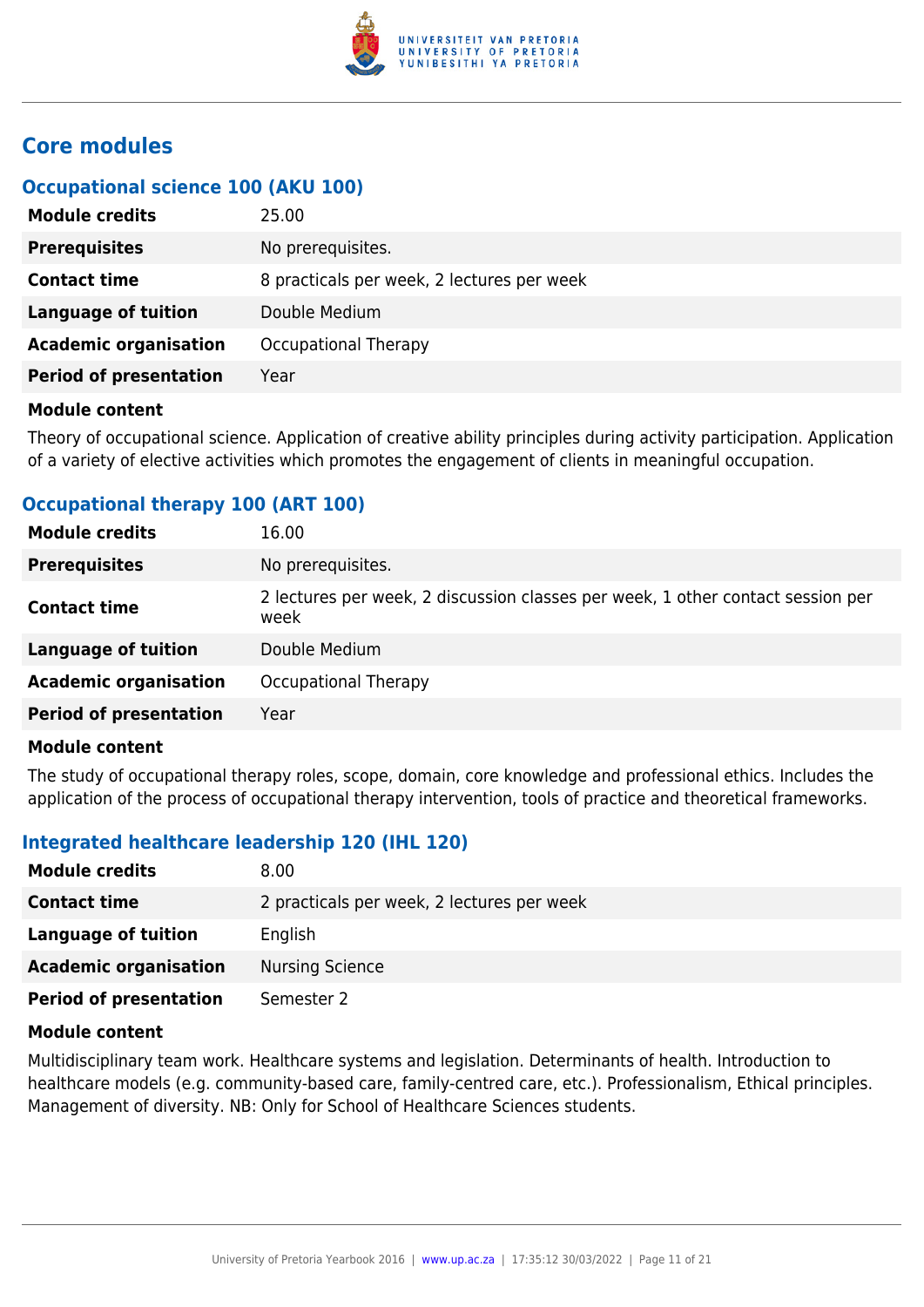

# Curriculum: Year 2

**Minimum credits: 134**

### **Fundamental modules**

### **Physiology 251 (FSG 251)**

| <b>Module credits</b>         | 6.00                                                          |
|-------------------------------|---------------------------------------------------------------|
| <b>Prerequisites</b>          | RAN 100, RFI 110, FSG 161, FSG 162, MTL 180, RAW 180, RAW 182 |
| <b>Contact time</b>           | 4 lectures per week, 1 practical per week                     |
| <b>Language of tuition</b>    | Double Medium                                                 |
| <b>Academic organisation</b>  | Physiology                                                    |
| <b>Period of presentation</b> | Quarter 1                                                     |

#### **Module content**

Structure, gas exchange and secretory functions of the lungs; build, excretory and non-urinary functions of the kidneys, acid-base balance, as well as the skin and body temperature control. Practical work: lung functions/spirometry, kidney function tests – side-room urine examinations. Digestion. Metabolism. Pathophysiology.

#### **Physiology 252 (FSG 252)**

| <b>Module credits</b>         | 6.00                                                           |
|-------------------------------|----------------------------------------------------------------|
| <b>Prerequisites</b>          | RAN 100, RFI 110, FSG 161, FSG 162, RAW 180, RAW 182, MTL 180, |
| <b>Contact time</b>           | 1 practical per week, 4 lectures per week                      |
| Language of tuition           | Double Medium                                                  |
| <b>Academic organisation</b>  | Physiology                                                     |
| <b>Period of presentation</b> | Quarter 2                                                      |
|                               |                                                                |

#### **Module content**

Nutrition, digestion and metabolism, hormonal control of body functions and the reproductive systems. Practical work: endocrine system, reproductive system, pregnancy test.

#### **Physiology 261 (FSG 261)**

| 6.00                                                                               |
|------------------------------------------------------------------------------------|
| PHY 131, CMY 151, ANA 151, ANA 152, ANA 161, ANA 162, FSG 161, FSG 162, FTP<br>100 |
| 2 lectures per week                                                                |
| Double Medium                                                                      |
| Physiology                                                                         |
| Quarter 3                                                                          |
|                                                                                    |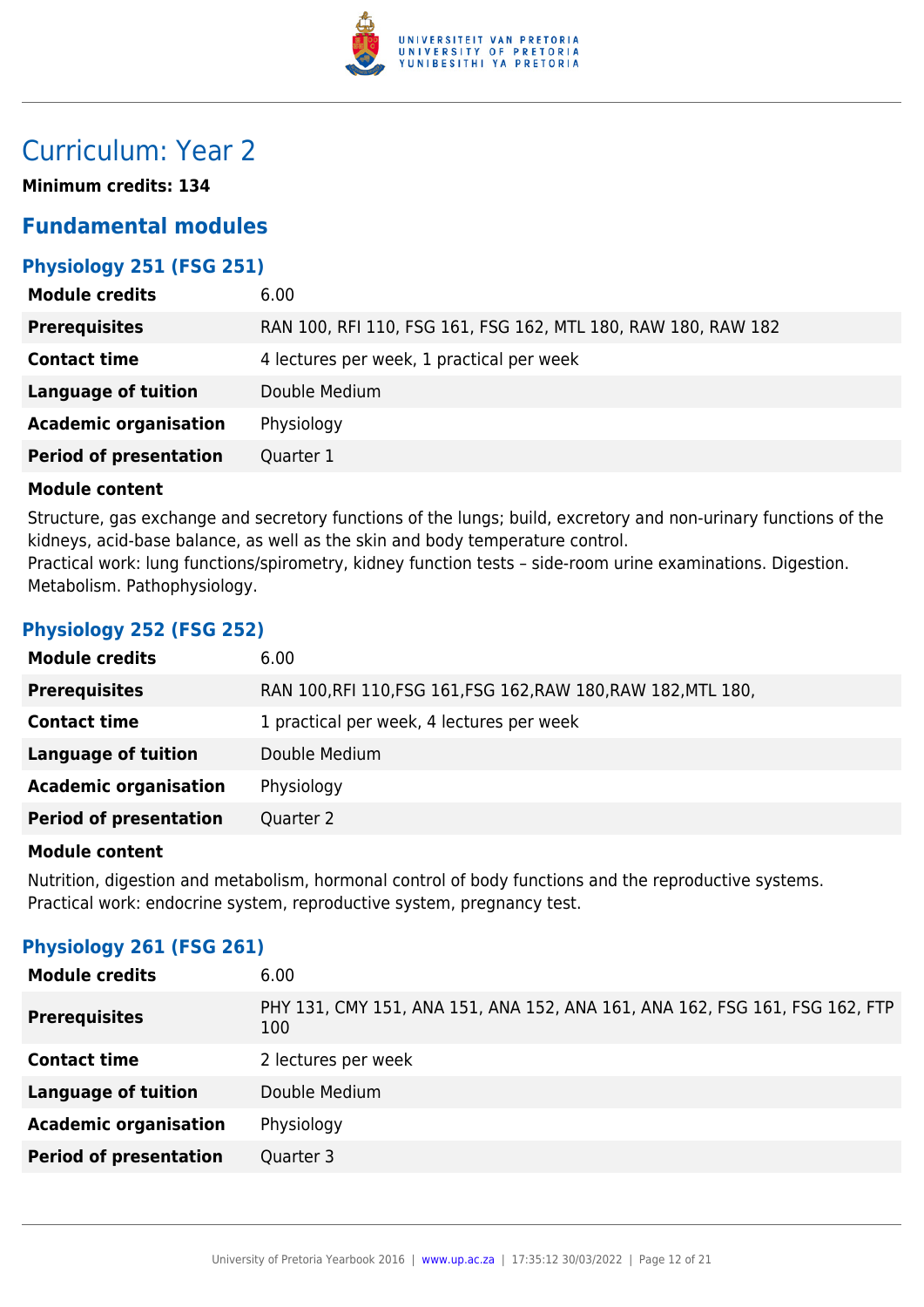

Special neuro and muscle physiology.

#### **Physiology 262 (FSG 262)**

| <b>Module credits</b>         | 6.00                                                          |
|-------------------------------|---------------------------------------------------------------|
| <b>Prerequisites</b>          | RAN 100, RFI 110, FSG 161, FSG 162, RAW 180, RAW 182, MTL 180 |
| <b>Contact time</b>           | 3 lectures per week                                           |
| <b>Language of tuition</b>    | Double Medium                                                 |
| <b>Academic organisation</b>  | Physiology                                                    |
| <b>Period of presentation</b> | Quarter 4                                                     |
| <b>Module content</b>         |                                                               |
| Applied pathophysiology.      |                                                               |

#### **Psychology 210 (SLK 210)**

| <b>Module credits</b>         | 20.00                                                                                                                                                     |
|-------------------------------|-----------------------------------------------------------------------------------------------------------------------------------------------------------|
| <b>Service modules</b>        | Faculty of Engineering, Built Environment and Information Technology<br><b>Faculty of Health Sciences</b><br>Faculty of Natural and Agricultural Sciences |
| <b>Prerequisites</b>          | SLK 110, SLK 120(GS)                                                                                                                                      |
| <b>Contact time</b>           | 2 discussion classes per week, 2 lectures per week                                                                                                        |
| <b>Language of tuition</b>    | Both Afr and Eng                                                                                                                                          |
| <b>Academic organisation</b>  | Psychology                                                                                                                                                |
| <b>Period of presentation</b> | Semester 1                                                                                                                                                |

#### **Module content**

In this module human development from conception through adolescence to adulthood is discussed with reference to various psychological theories. Incorporated are the developmental changes related to cognitive, physical, emotional and social functioning of the individual and the context of work in adulthood. Traditional and contemporary theories of human development explaining and describing these stages are studied in order to address the key issues related to both childhood and adulthood.

#### **Psychology 220 (SLK 220)**

| <b>Module credits</b>      | 20.00                                                                                                                                                     |
|----------------------------|-----------------------------------------------------------------------------------------------------------------------------------------------------------|
| <b>Service modules</b>     | Faculty of Engineering, Built Environment and Information Technology<br><b>Faculty of Health Sciences</b><br>Faculty of Natural and Agricultural Sciences |
| <b>Prerequisites</b>       | SLK 110, SLK 120(GS) and (RES 210 recommended)                                                                                                            |
| <b>Contact time</b>        | 2 discussion classes per week, 2 lectures per week                                                                                                        |
| <b>Language of tuition</b> | Both Afr and Eng                                                                                                                                          |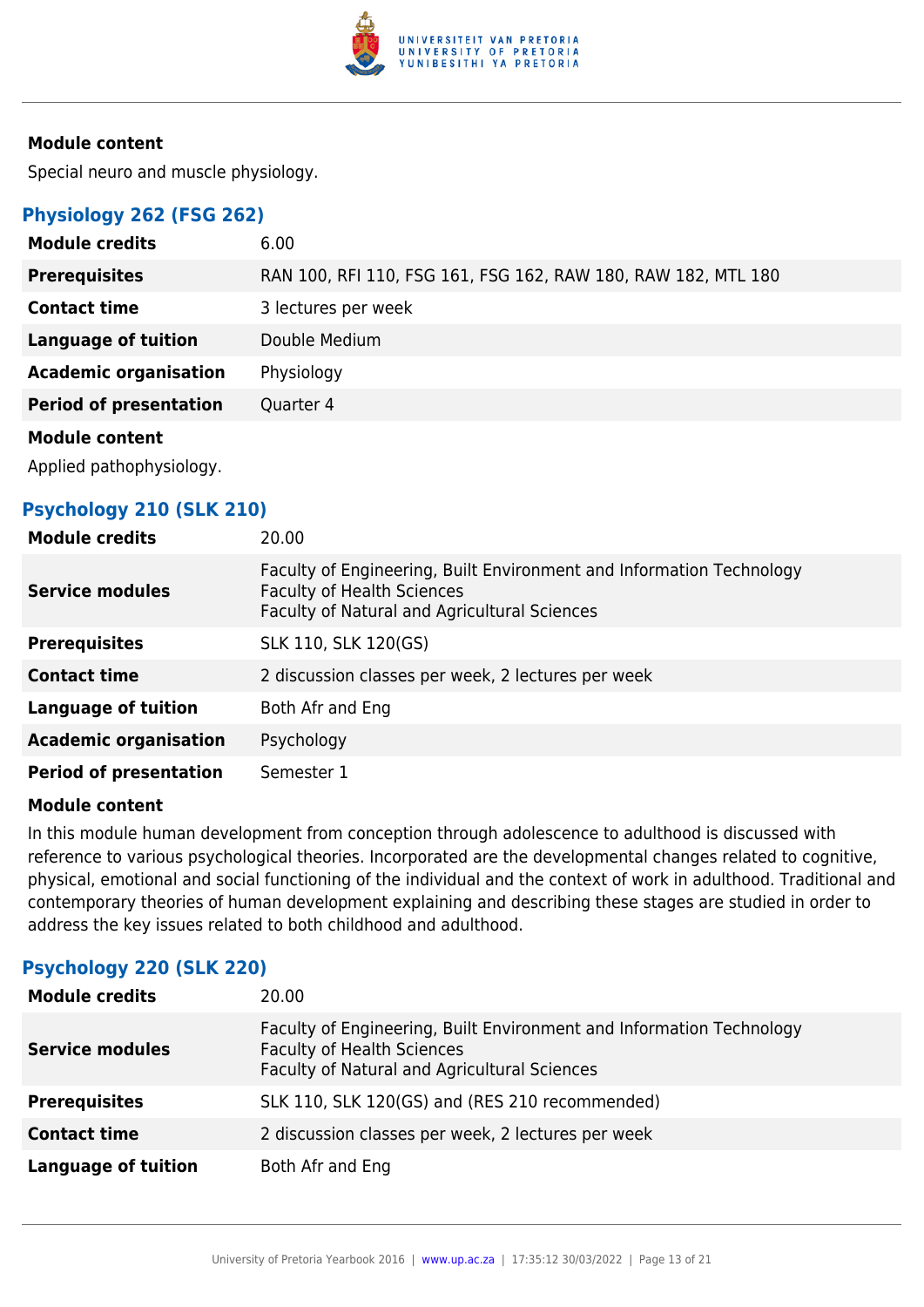

**Academic organisation** Psychology

**Period of presentation** Semester 2

#### **Module content**

This module is a social-psychological perspective on interpersonal and group processes. Themes that are covered include communication, pro-social behaviour, social influence and persuasion, political transformation, violence, and group behaviour.

### **Core modules**

#### **Occupational science 200 (AKU 200)**

| 15.00                                                                                                                                                                            |
|----------------------------------------------------------------------------------------------------------------------------------------------------------------------------------|
| ANA 151, ANA 152, ANA 161, ANA 162, FSG 161, FSG 162, AKU 100, ART 100,<br>MTL 180, GNK 286, CIL 111 and 121 or AIM 101 or AIM 111 and 121 EOT 110 and<br>120 or ELH 121 and 122 |
| 4 practicals per week, 1 lecture per week                                                                                                                                        |
| Double Medium                                                                                                                                                                    |
| Occupational Therapy                                                                                                                                                             |
| Year                                                                                                                                                                             |
|                                                                                                                                                                                  |

#### **Module content**

The theory on the science of occupation. Application of activities in the areas of ADL (Activities of Daily Living) and leisure, as well as elective activities that promote the engagement of clients in meaningful occupation.

#### **Occupational therapy 281 (ART 281)**

| <b>Module credits</b>         | 12.00                                                                                                                                                                            |
|-------------------------------|----------------------------------------------------------------------------------------------------------------------------------------------------------------------------------|
| <b>Prerequisites</b>          | ANA 151, ANA 152, ANA 161, ANA 162, FSG 161, FSG 162, AKU 100, ART 100,<br>MTL 180, GNK 286, CIL 111 and 121 or AIM 101 of AIM 111 and 121 EOT 110 and<br>120 or ELH 121 and 122 |
| <b>Contact time</b>           | 2 practicals per week, 2 other contact sessions per week, 2 seminars per week, 4<br>discussion classes per week                                                                  |
| Language of tuition           | Double Medium                                                                                                                                                                    |
| <b>Academic organisation</b>  | Occupational Therapy                                                                                                                                                             |
| <b>Period of presentation</b> | Quarter 4                                                                                                                                                                        |
|                               |                                                                                                                                                                                  |

#### **Module content**

Neurology: The study of occupational therapy evaluation and intervention of neurological conditions in all age groups. Includes the pathology, causes, clinical picture and prognosis of selected conditions.

#### **Occupational therapy 282 (ART 282)**

| <b>Module credits</b> | 12.00 |
|-----------------------|-------|
|-----------------------|-------|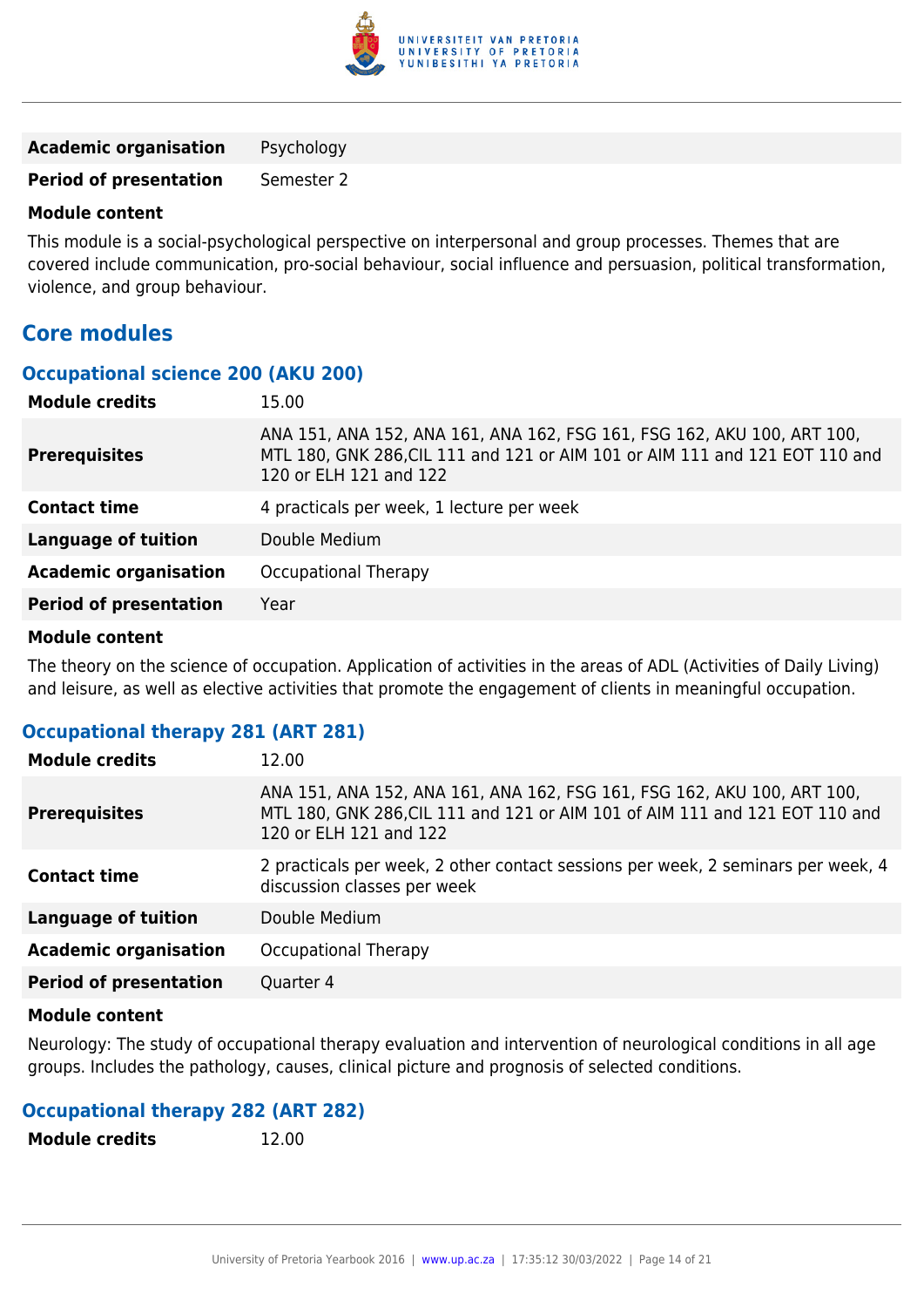

| <b>Prerequisites</b>          | ANA 151, ANA 152, ANA 161, ANA 162, FSG 161, FSG 162, AKU 100, ART 100,<br>MTL 180, GNK 286, CIL 111 and 121 or AIM 101 of AIM 111 and 121 EOT 110 and<br>120 or ELH 121 and 122 |
|-------------------------------|----------------------------------------------------------------------------------------------------------------------------------------------------------------------------------|
| <b>Contact time</b>           | 4 discussion classes per week, 2 practicals per week, 2 other contact sessions per<br>week, 2 seminars per week                                                                  |
| <b>Language of tuition</b>    | Double Medium                                                                                                                                                                    |
| <b>Academic organisation</b>  | Occupational Therapy                                                                                                                                                             |
| <b>Period of presentation</b> | Quarter 3                                                                                                                                                                        |

Mental health: The study of occupational therapy evaluation and intervention of psychosocial disorders in all age groups. Includes the pathology, causes, clinical picture and prognosis of selected disorders.

#### **Occupational therapy 283 (ART 283)**

| <b>Module credits</b>         | 12.00                                                                                                                                                                            |
|-------------------------------|----------------------------------------------------------------------------------------------------------------------------------------------------------------------------------|
| <b>Prerequisites</b>          | ANA 151, ANA 152, ANA 161, ANA 162, FSG 161, FSG 162, AKU 100, ART 100,<br>MTL 180, GNK 286, CIL 111 and 121 or AIM 101 of AIM 111 and 121 EOT 110 and<br>120 or ELH 121 and 122 |
| <b>Contact time</b>           | 2 seminars per week, 4 discussion classes per week, 2 practicals per week, 2<br>other contact sessions per week                                                                  |
| <b>Language of tuition</b>    | Double Medium                                                                                                                                                                    |
| <b>Academic organisation</b>  | Occupational Therapy                                                                                                                                                             |
| <b>Period of presentation</b> | Quarter 1                                                                                                                                                                        |

#### **Module content**

Biomechanics: The study of occupational therapy evaluation and intervention of the conditions of the musculoskeletal system in all age groups. Includes the pathology, causes, clinical picture and prognosis of selected conditions.

#### **Occupational therapy 284 (ART 284)**

| <b>Module credits</b>         | 14.00                                                                                                                                                                            |
|-------------------------------|----------------------------------------------------------------------------------------------------------------------------------------------------------------------------------|
| <b>Prerequisites</b>          | ANA 151, ANA 152, ANA 161, ANA 162, FSG 161, FSG 163, AKU 100, ART 100,<br>MTL 180, GNK 286, CIL 111 and 121 or AIM 101 or AIM 111 and 121 EOT 110 and<br>120 or ELH 121 and 122 |
| <b>Contact time</b>           | 2 other contact sessions per week, 2 practicals per week, 2 seminars per week, 4<br>discussion classes per week                                                                  |
| <b>Language of tuition</b>    | Double Medium                                                                                                                                                                    |
| <b>Academic organisation</b>  | Occupational Therapy                                                                                                                                                             |
| <b>Period of presentation</b> | Quarter 2                                                                                                                                                                        |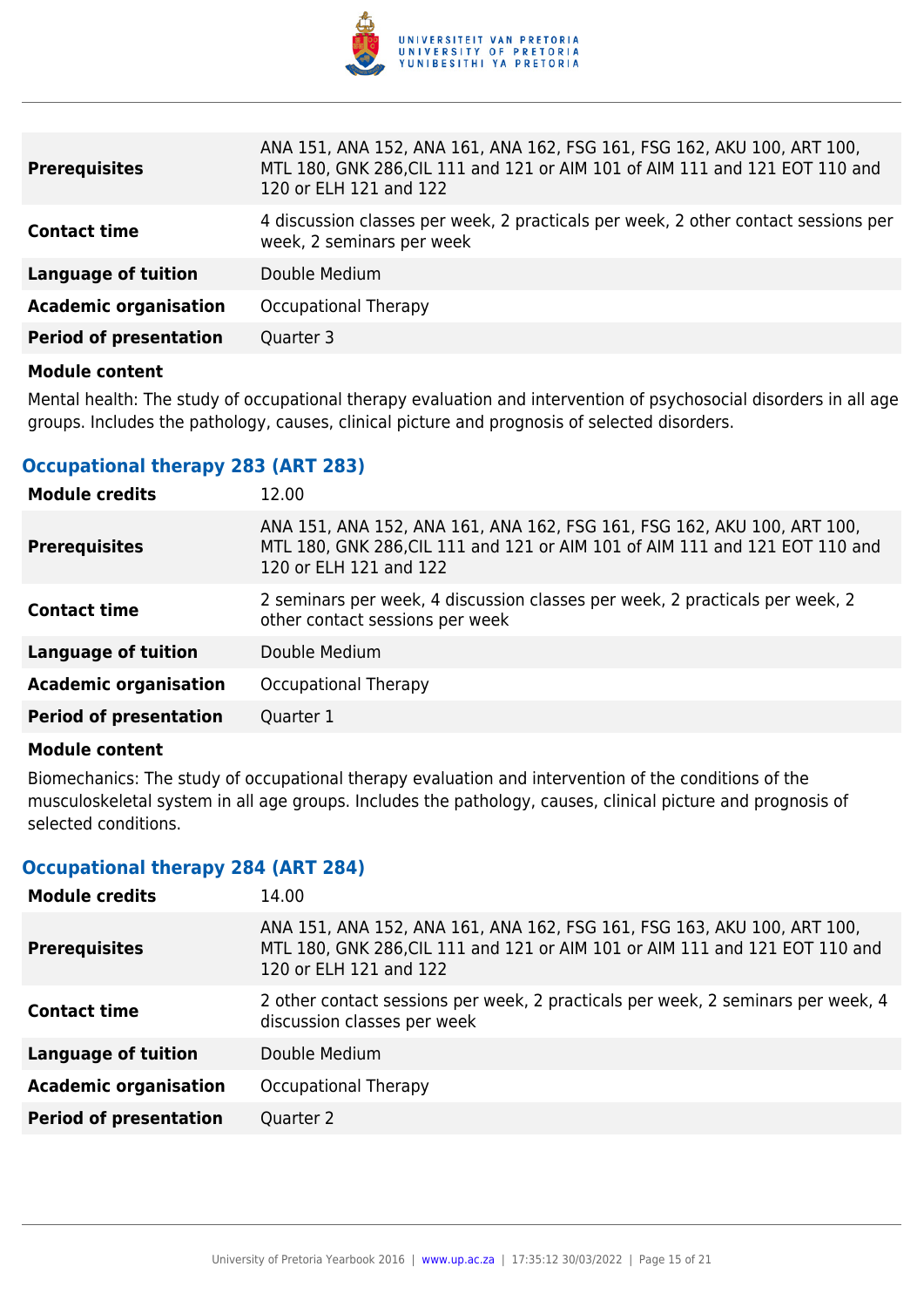

Sensory-motor and cognition: The study of occupational therapy evaluation and intervention of sensory-motor and cognitive disorders in all age groups. Includes the pathology, causes, clinical picture and prognosis of selected disorders.

#### **Integrated healthcare leadership 210 (IHL 210)**

| <b>Module credits</b>         | 8.00                                       |
|-------------------------------|--------------------------------------------|
| <b>Prerequisites</b>          | IHL 112/2/3/4, IHL 120                     |
| <b>Contact time</b>           | 2 lectures per week, 2 practicals per week |
| Language of tuition           | English                                    |
| <b>Academic organisation</b>  | <b>Nursing Science</b>                     |
| <b>Period of presentation</b> | Semester 1                                 |

#### **Module content**

Principles of project management. Communication principles. Health promotion and education, advocacy and literacy. Counselling for health behaviour change. NB: Only for School of Healthcare Sciences students.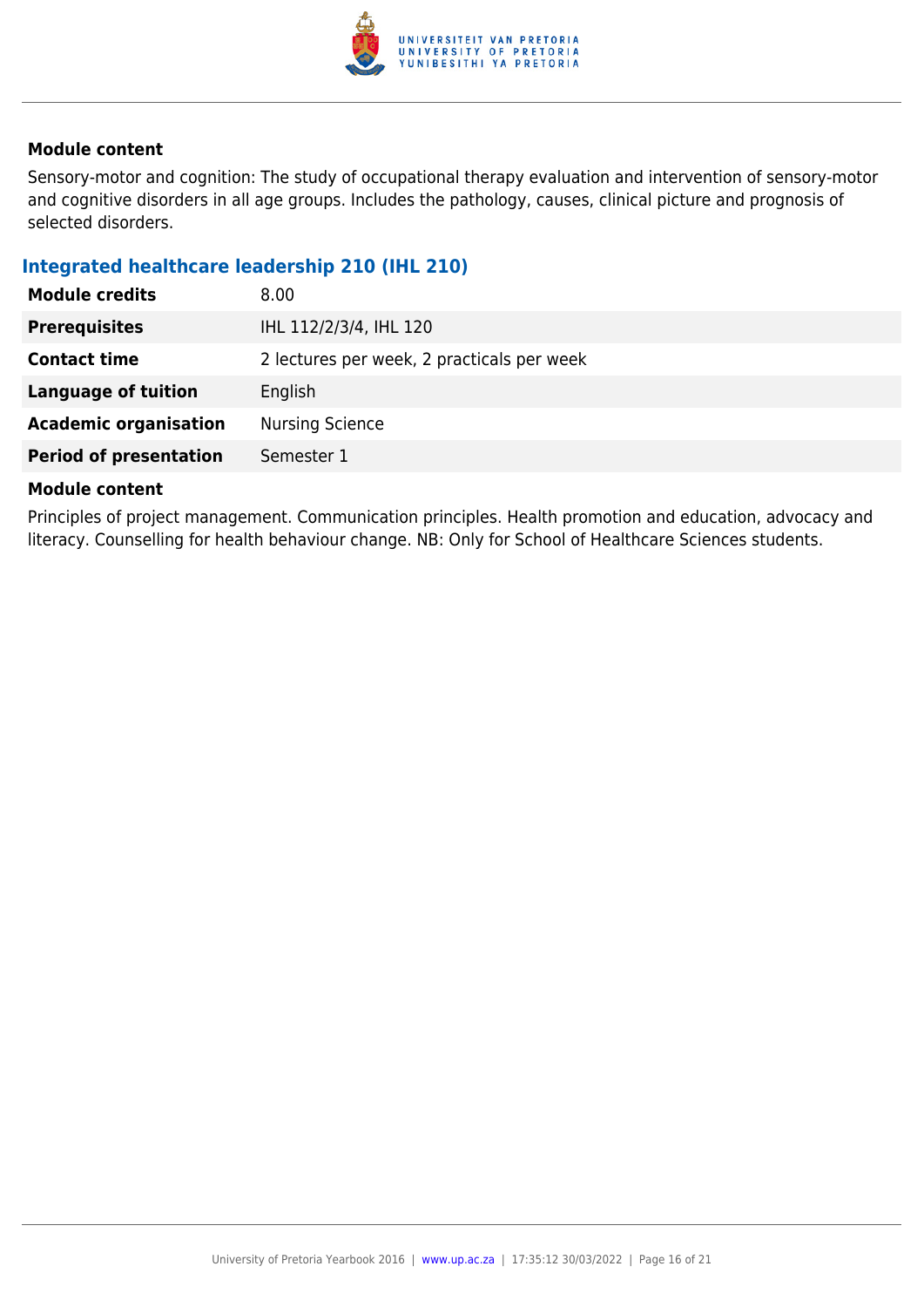

# Curriculum: Year 3

**Minimum credits: 159**

### **Fundamental modules**

#### **Anatomical pathology 210 (ANP 210)**

| <b>Module credits</b>         | 10.00                                                                                                                                                                                                       |
|-------------------------------|-------------------------------------------------------------------------------------------------------------------------------------------------------------------------------------------------------------|
| <b>Prerequisites</b>          | [PHY 131, CMY 151, FSG 161, FSG 162, FTP 100, ANA 152, ANA 162] or [FSG<br>251, FSG 252, FSG 261, FSG 262, AKU 200, ART 282, ART 284, RPD 200, ART 281,<br>ART 283] or [RAN 280, RAW 281, RAW 282, RAW 283] |
| <b>Contact time</b>           | 1 seminar per week, 2 lectures per week                                                                                                                                                                     |
| <b>Language of tuition</b>    | Both Afr and Eng                                                                                                                                                                                            |
| <b>Academic organisation</b>  | Anatomical Pathology                                                                                                                                                                                        |
| <b>Period of presentation</b> | Semester 1                                                                                                                                                                                                  |

#### **Module content**

General principles of pathology, including necroses, reversible cell damage, reparation and abnormalities of growth, circulation disturbances, acute and chronic infections, classification of the spreading of tumours and carcinogenesis. Directed course in systematic pathology, with specific reference to cardiovascular system, respiratory system, locomotor system and neurophathology.

#### **Research and professional development 380 (RPD 380)**

| <b>Module credits</b>         | 20.00                                                                                       |
|-------------------------------|---------------------------------------------------------------------------------------------|
| <b>Prerequisites</b>          | FSG 251, FSG 252, FSG 261, FSG 262, AKU 200, ART 282, ART 284, RPD 200, ART<br>281, ART 283 |
| Language of tuition           | Double Medium                                                                               |
| <b>Academic organisation</b>  | Occupational Therapy                                                                        |
| <b>Period of presentation</b> | Quarter 3                                                                                   |

#### **Module content**

Development, submission and approval of an occupational therapy related research protocol. Continued study of occupational therapy professional ethics and management. Elective fieldwork to promote professional development.

### **Core modules**

#### **Occupational science 381 (AKU 381)**

| <b>Module credits</b> | 25.00                                                                                       |
|-----------------------|---------------------------------------------------------------------------------------------|
| <b>Prerequisites</b>  | FSG 251, FSG 252, FSG 261, FSG 262, AKU 200, ART 282, ART 284, RPD 200, ART<br>281, ART 283 |
| <b>Contact time</b>   | 2 seminars per week, 2 practicals per week, 5 discussion classes per week                   |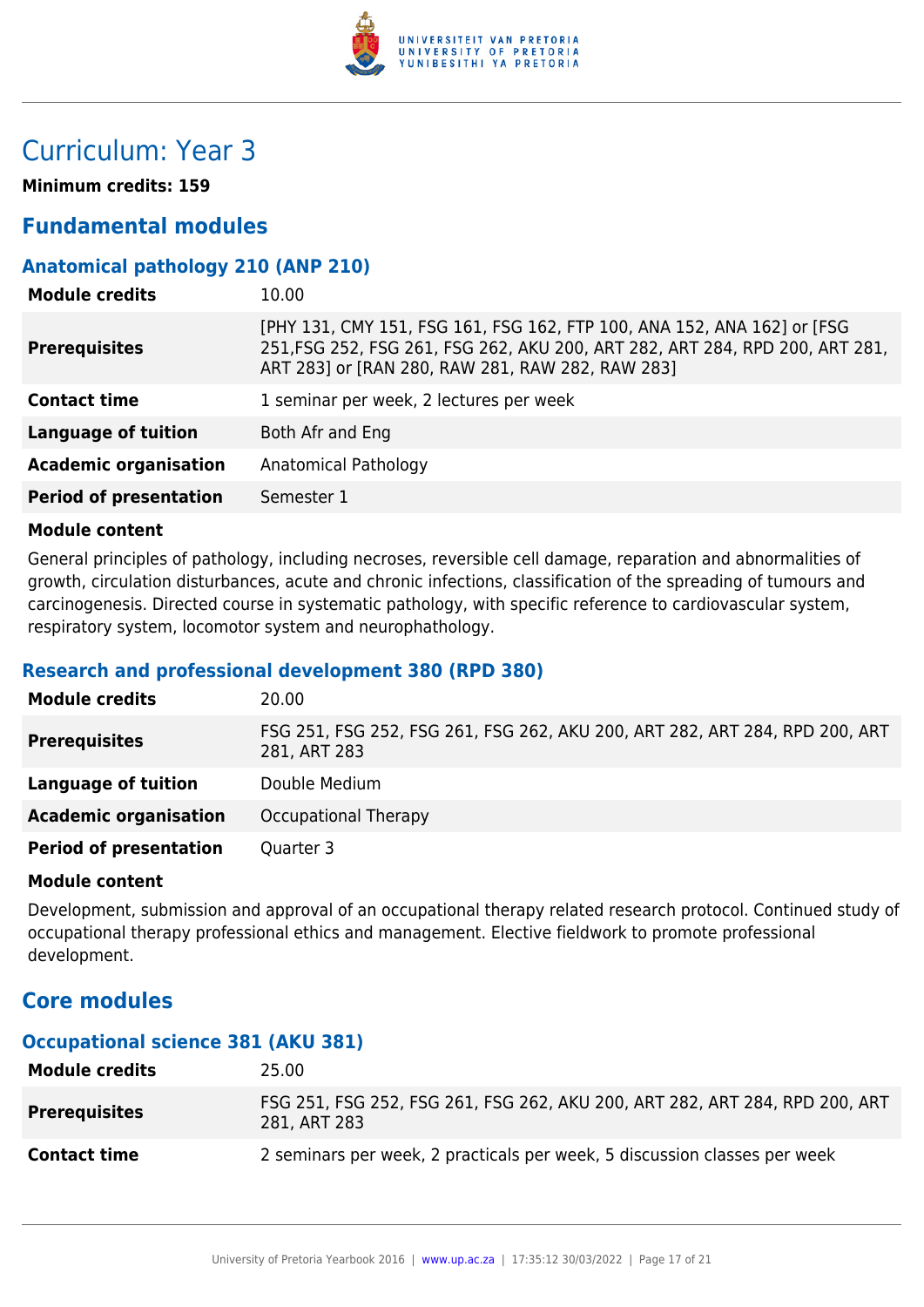

| <b>Language of tuition</b>    | Double Medium        |
|-------------------------------|----------------------|
| <b>Academic organisation</b>  | Occupational Therapy |
| <b>Period of presentation</b> | Semester 1           |

The study of the effect of ill health and disability in the area of Activities of Daily Living (ADL). The science and application of occupational therapy principles to promote engagement in meaningful occupation, taking into consideration personal and environmental contexts. Includes the pathology, causes, clinical picture and prognosis of selected conditions.

#### **Occupational science 382 (AKU 382)**

| <b>Module credits</b>         | 25.00                                                                                       |
|-------------------------------|---------------------------------------------------------------------------------------------|
| <b>Prerequisites</b>          | FSG 251, FSG 252, FSG 261, FSG 262, AKU 200, ART 282, ART 284, RPD 200, ART<br>281, ART 283 |
| <b>Contact time</b>           | 2 practicals per week, 4 lectures per week                                                  |
| <b>Language of tuition</b>    | Double Medium                                                                               |
| <b>Academic organisation</b>  | Occupational Therapy                                                                        |
| <b>Period of presentation</b> | Semester 2                                                                                  |
|                               |                                                                                             |

#### **Module content**

The study of the effect of ill health and disability in the area of work. The science and application of occupational therapy principles to promote engagement in meaningful occupation within the context of South African Disability Equity Legislation. Includes the pathology, causes, clinical picture and prognosis of selected conditions.

#### **Occupational therapy 381 (ART 381)**

| <b>Module credits</b>         | 20.00                                                                                       |
|-------------------------------|---------------------------------------------------------------------------------------------|
| <b>Prerequisites</b>          | FSG 251, FSG 252, FSG 261, FSG 262, AKU 200, ART 282, ART 284, RPD 200, ART<br>281, ART 283 |
| <b>Contact time</b>           | 2 practicals per week, 20 other contact sessions per week, 5 discussion classes<br>per week |
| <b>Language of tuition</b>    | Double Medium                                                                               |
| <b>Academic organisation</b>  | Occupational Therapy                                                                        |
| <b>Period of presentation</b> | Semester 1                                                                                  |

#### **Module content**

Continued study of occupational therapy for patients/clients with physical and neurological conditions. Facilitation of occupational performance through the application of assistive technologies and adaptations. Includes therapeutic apparatus, control interfaces, prosthesis and the selection, design and manufacture of splints.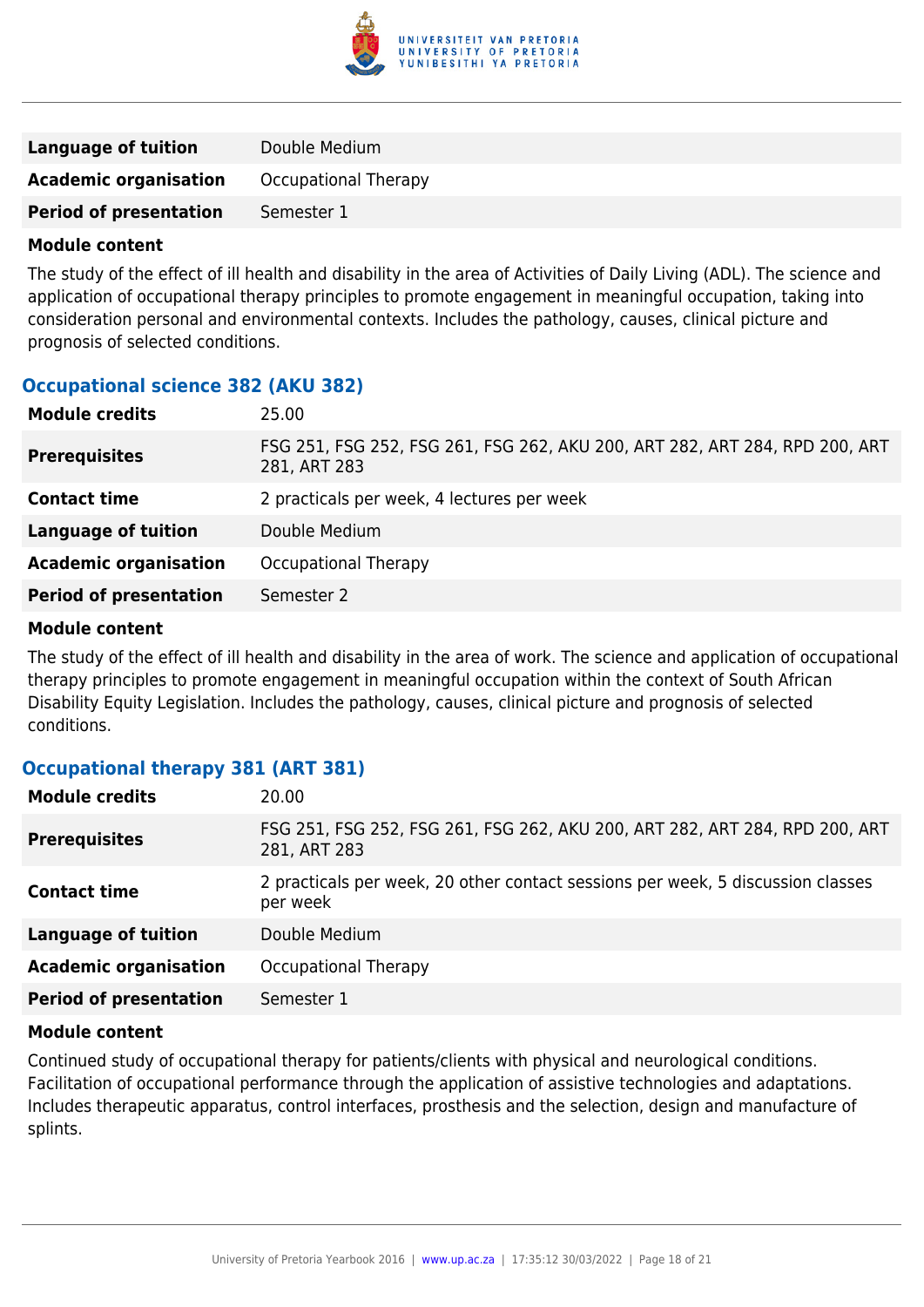

#### **Occupational therapy 382 (ART 382)**

| <b>Module credits</b>         | 20.00                                                                                       |
|-------------------------------|---------------------------------------------------------------------------------------------|
| <b>Prerequisites</b>          | FSG 251, FSG 252, FSG 261, FSG 262, AKU 200, ART 282, ART 284, RPD 200, ART<br>281, ART 283 |
| <b>Contact time</b>           | 5 discussion classes per week, 2 practicals per week, 4 other contact sessions per<br>week  |
| <b>Language of tuition</b>    | Double Medium                                                                               |
| <b>Academic organisation</b>  | Occupational Therapy                                                                        |
| <b>Period of presentation</b> | Semester 2                                                                                  |

#### **Module content**

The application of therapeutic group techniques, stress management and interpersonal techniques in counselling. Includes the study of occupational therapy evaluation and intervention of psychiatric disorders in childhood.

#### **Occupational science 303 (AKU 303)**

| <b>Module credits</b>         | 25.00                                                                                                                          |
|-------------------------------|--------------------------------------------------------------------------------------------------------------------------------|
| <b>Prerequisites</b>          | FSG 251, FSG 252, FSG 261, FSG 262, AKU 200, ART 282, ART 284, RPD 200, ART<br>281, ART 283                                    |
| <b>Contact time</b>           | 1 practical per week, 1 lecture per week, 1 discussion class per week, 1 other<br>contact session per week, 1 seminar per week |
| <b>Language of tuition</b>    | Both Afr and Eng                                                                                                               |
| <b>Academic organisation</b>  | Occupational Therapy                                                                                                           |
| <b>Period of presentation</b> | Year                                                                                                                           |

#### **Module content**

The study of normal development and the effect on ill health and disability in the areas of play and school. The science and application of occupational therapy principles to promote engagement in meaningful occupation taking into consideration personal and environmental context. Includes pathology, causes, clinical picture and prognosis of selected conditions.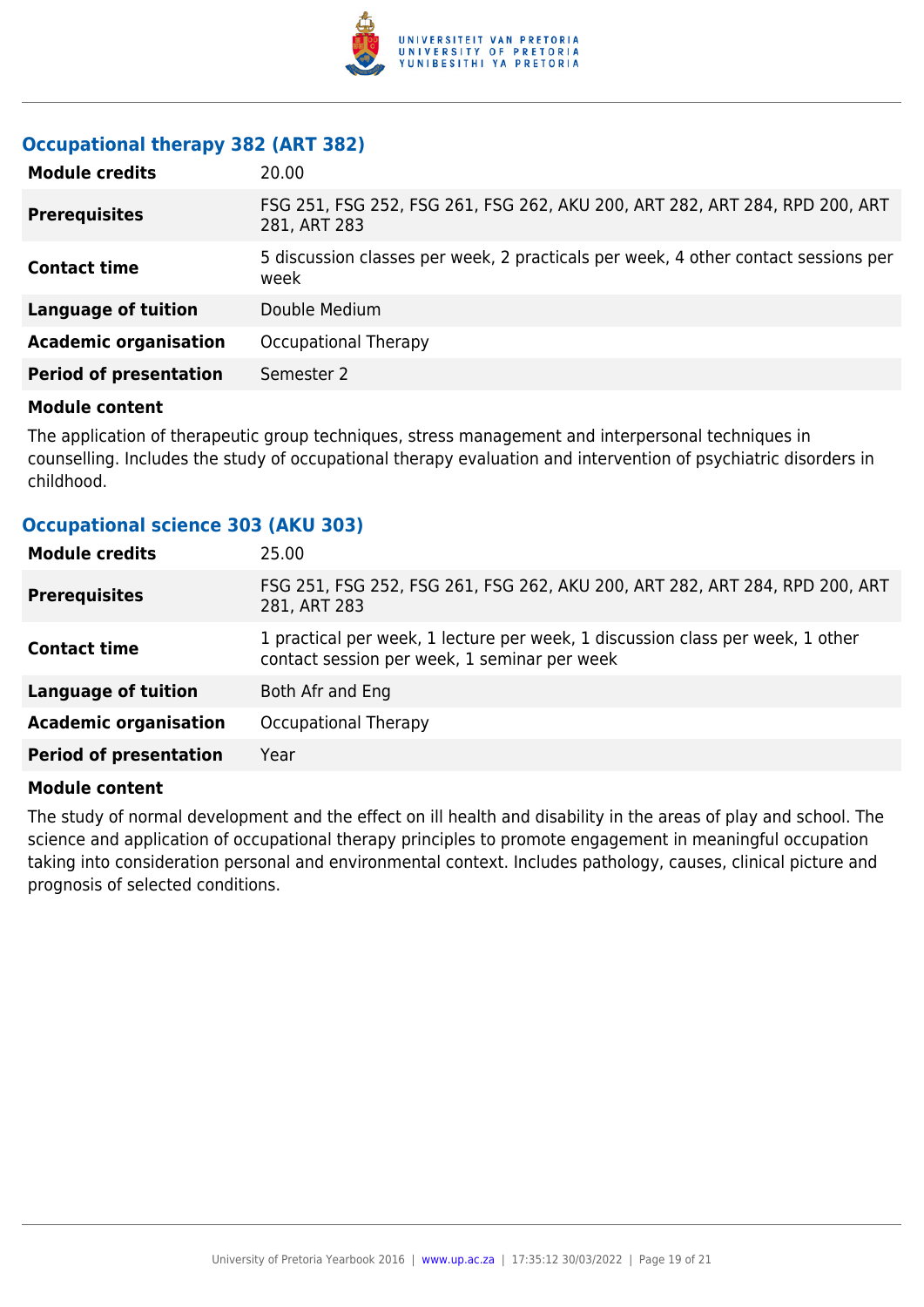

# Curriculum: Final year

**Minimum credits: 150**

### **Fundamental modules**

#### **Occupational science 400 (AKU 400)**

| <b>Module credits</b>         | 45.00                                                                                                                |
|-------------------------------|----------------------------------------------------------------------------------------------------------------------|
| <b>Prerequisites</b>          | ANP 210, RPD 380, AKU 381, AKU 382, ART 381, ART 382, ART 303, AIM 101, ELH<br>121, ELH 122 and [SEP 110 of ZUL 110] |
| <b>Contact time</b>           | 2 other contact sessions per week, 1 discussion class per week, 1 seminar per<br>week                                |
| <b>Language of tuition</b>    | Double Medium                                                                                                        |
| <b>Academic organisation</b>  | Occupational Therapy                                                                                                 |
| <b>Period of presentation</b> | Year                                                                                                                 |

#### **Module content**

Continued study in occupational science with emphasis on the areas of occupation. Integration and application of knowledge and skills in a community fieldwork setting, an elective vocational rehabilitation fieldwork setting and in an elective paediatric fieldwork setting.

#### **Occupational therapy 401 (ART 401)**

| <b>Module credits</b>         | 45.00                                                                                               |
|-------------------------------|-----------------------------------------------------------------------------------------------------|
| <b>Prerequisites</b>          | ANP 210, RPD 380, SEP 110/ZUL 110, AKU 303, AKU 381, AKU 382, ART 381, ART<br>382, ELH 121, ELH 122 |
| <b>Contact time</b>           | 1 discussion class per week, 4 other contact sessions per week                                      |
| <b>Language of tuition</b>    | Double Medium                                                                                       |
| <b>Academic organisation</b>  | Occupational Therapy                                                                                |
| <b>Period of presentation</b> | Year                                                                                                |
|                               |                                                                                                     |

#### **Module content**

Continued study of occupational therapy for patients/clients with physical and neurological conditions. Integration and application of knowledge and skills in a physical/neurological fieldwork setting.

#### **Occupational therapy 402 (ART 402)**

| <b>Module credits</b>        | 45.00                                                                                               |
|------------------------------|-----------------------------------------------------------------------------------------------------|
| <b>Prerequisites</b>         | ANP 210, RPD 380, SEP 110/ZUL 110, AKU 303, AKU 381, AKU 382, ART 381, ART<br>382, ELH 121, ELH 122 |
| <b>Contact time</b>          | 1 discussion class per week, 4 other contact sessions per week                                      |
| Language of tuition          | Double Medium                                                                                       |
| <b>Academic organisation</b> | Occupational Therapy                                                                                |